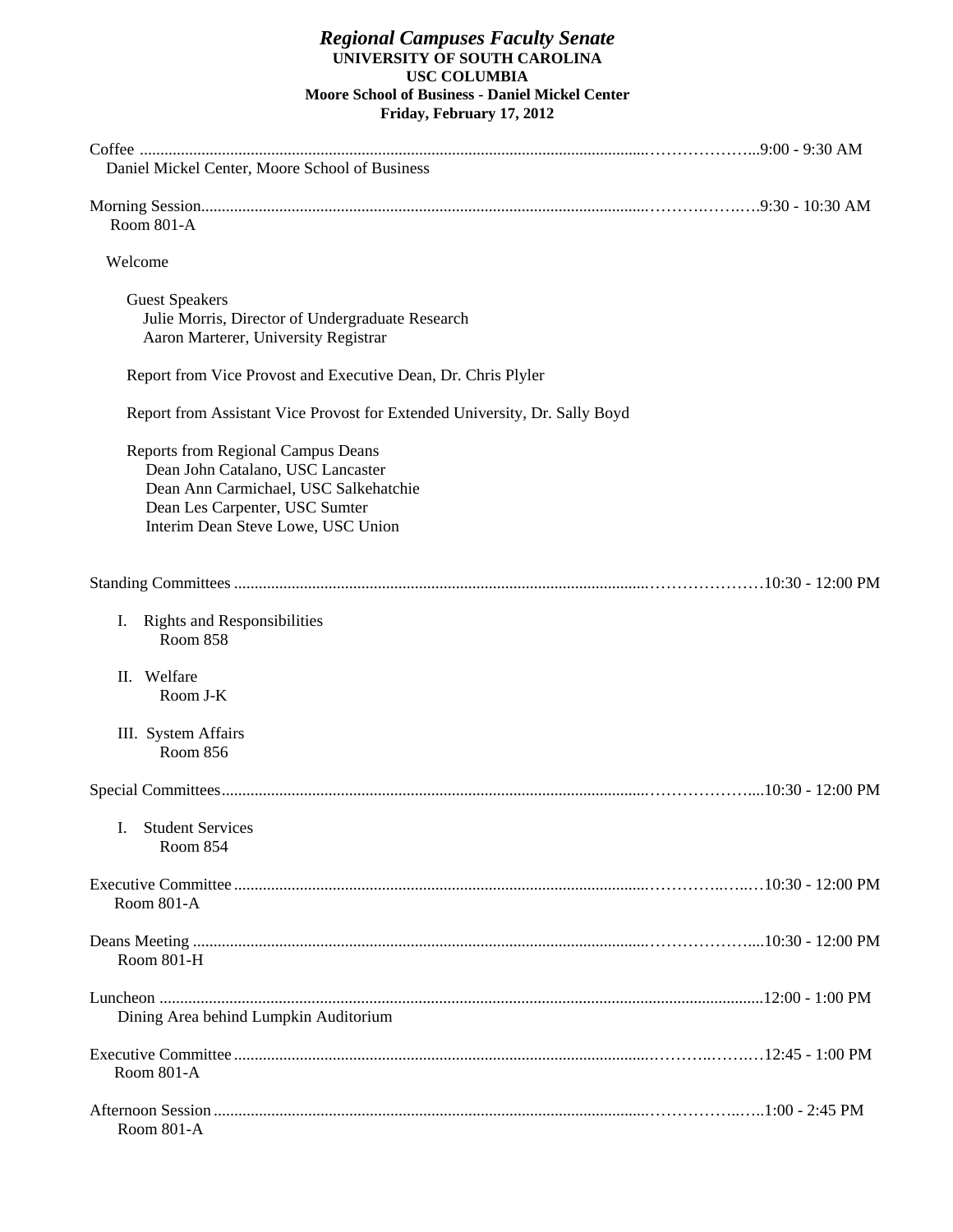# **AGENDA**

- I. Call To Order
- II. Correction/Approval of Minutes: November 18, 2011 USC Sumter
- III. Reports from Standing Committees
	- A. Rights and Responsibilities Professor Danny Faulkner
	- B. Welfare Professors Christopher Bundrick and Maureen Anderson
	- C. System Affairs Professors Carmela Gottesman and Blane DaSilva
- IV. Executive Committee Professor Chris Nesmith
- V. Reports from Special Committees
	- A. Committee on Libraries Professor Maureen Anderson
	- B. Committee on Curricula and Courses Professor Robert Castleberry
	- C. Committee on Faculty Welfare -
	- D. Faculty-Board of Trustees Liaison Committee Professor Sarah Miller
	- E. Regional Campuses Research and Productive Scholarship Committee Professor Patrick Saucier
	- F Regional Campuses Academic Advisory Council Professor Sarah Miller
	- G. Other Committees
		- 1. Conflict of Interest Committee Professor Noni Bohonak
- VI. Unfinished Business
- VII. New Business
- VIII. Announcements
- IX. Adjournment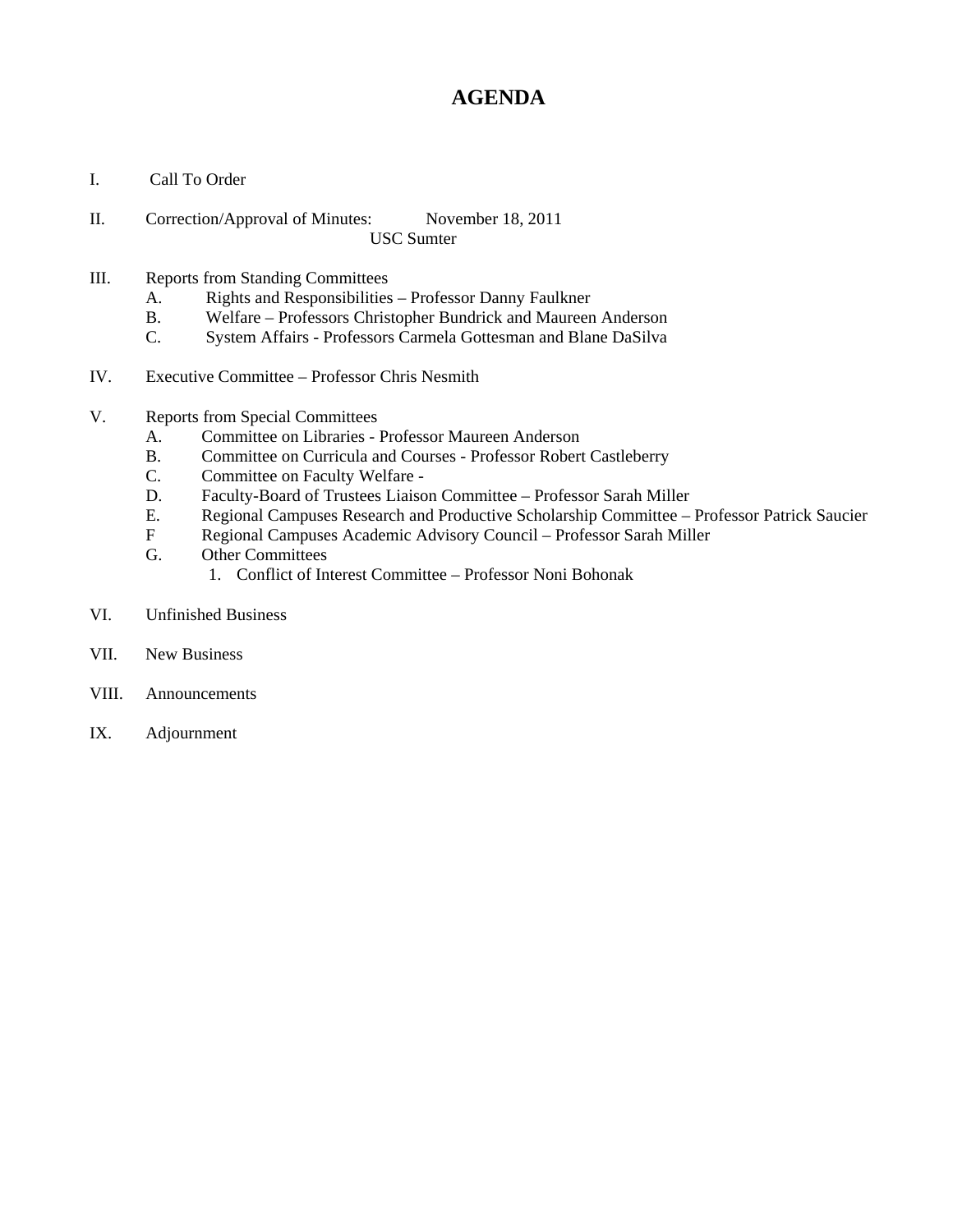## UNIVERSITY OF SOUTH CAROLINA

## **Regional Campuses Faculty Senate**

**Friday, Feb. 17, 2012** 

USC Columbia

Morning Session

Faculty senate Chair **Sarah Miller** called the meeting to order at 9:30. She announced that the agenda had been rearranged somewhat since the committees are doing a lot of work outside the meetings. Reports were moved to the morning session so the afternoon session could end sooner. She introduced the first speaker of the morning, Provost Michael Amiridis.

## **Provost Amiridis:**

 Good morning. Good to see you all again. First of all let me start by congratulating our colleague at USC Sumter, Hennie, and he told me actually that if I was going to say his last name then I would have to use the appropriate gesture "Van Bulck" for his wonderful award as professor of the year for SC and I think by now the appropriate gesture is going to be this <applause> congratulations and well done. I want to thank you for your participation during the forum, the retreat, that we had a few weeks ago. From my perspective that was a great start. I can tell you that I personally enjoyed it. I think we had a lot of good interactions and a lot exchanges. I think that it can be improved no doubt about it. I think that the first time you do something like this you are experimenting, to some extent. More time will be needed in the future, to have smaller groups maybe. Higher quality of discussion. I think that it was more downloaded. But I think there was a need for a lot of information and a lot of downloading. I was also very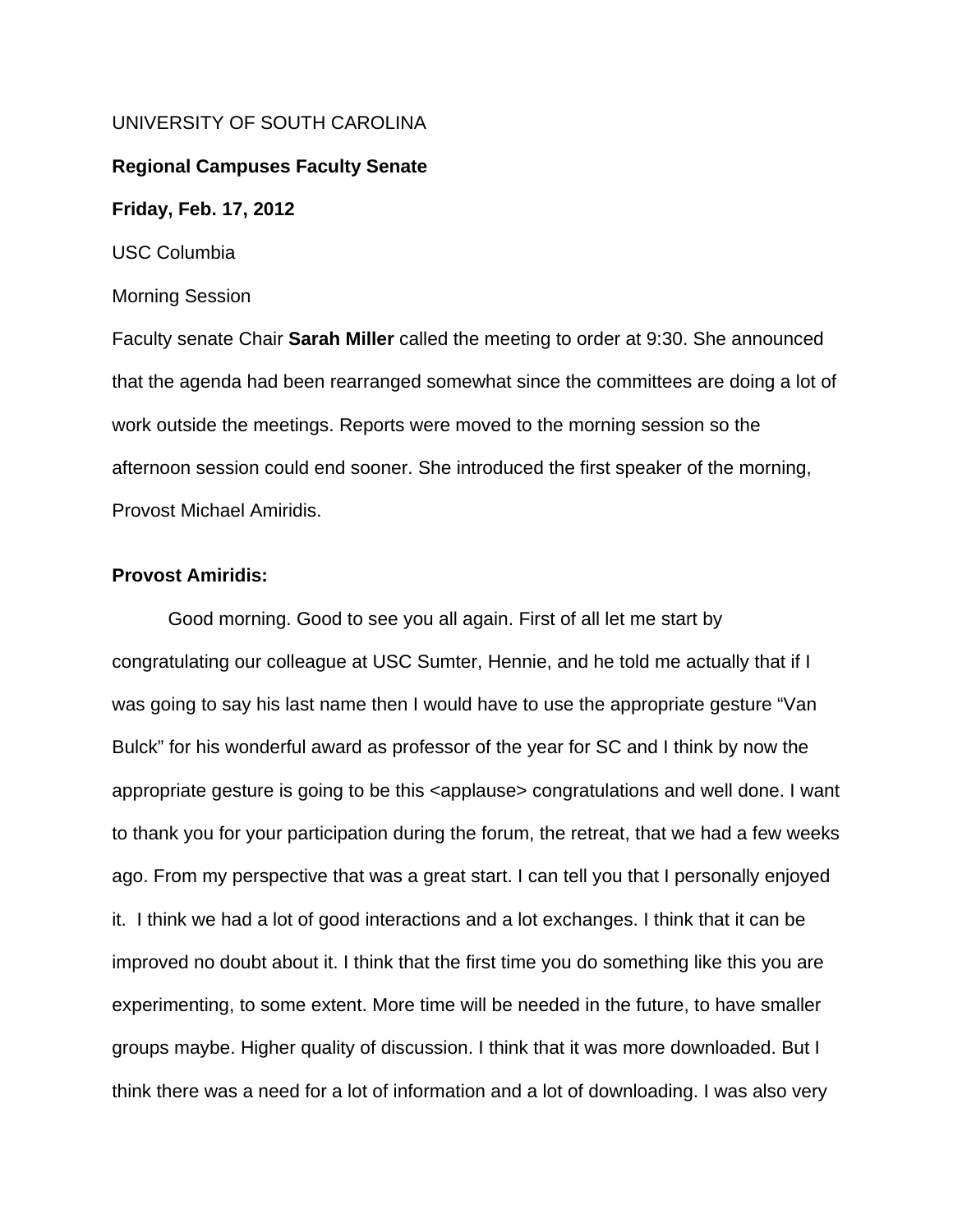happy with the participation of the Columbia dept chairs that came and I hope that you had some useful exchanges and got some information and I hope that some of the networking because sometimes we refer to the regional campuses as the regional campuses of the group, but you're not, you are individual institutions and the connection and networking between the individual institutions is not that easy or trivial necessarily. So I think that opportunity was there as well especially putting people from the same disciplines in the same areas. We are very open to traditions and I hope this will become a tradition and this will continue with the Palmetto College and from my perspective I will try to push whoever is in charge in the future and say we had a good first time and you may want to try it at least a couple more times.

I know there is a lot of uncertainty; we met on Wednesday we had lunch with the chancellors of the 4 year campuses and the deans of the regional campuses. I can tell you the first item on the agenda and the majority of the discussion was about Palmetto College. There are a lot of questions right now and I can tell you that what I told them is, I don't know the answers. Some of them I have a feeling what is going to work and have some ideas, on other questions, you will have to come up with the answers. It is going to be important to have leadership of the college established very quickly and some critical questions such as what degree programs will we're going to be offering? And what is the schedule? And when are we going to start offering what? We have some notions; I know that we want to start in Fall of 2013, I know that the first couple of degree programs are going to be the Palmetto Programs that we have already started converting in Columbia and in my office has invested in being able to convert this program to asynchronous. There are not a number of open issues there that I expect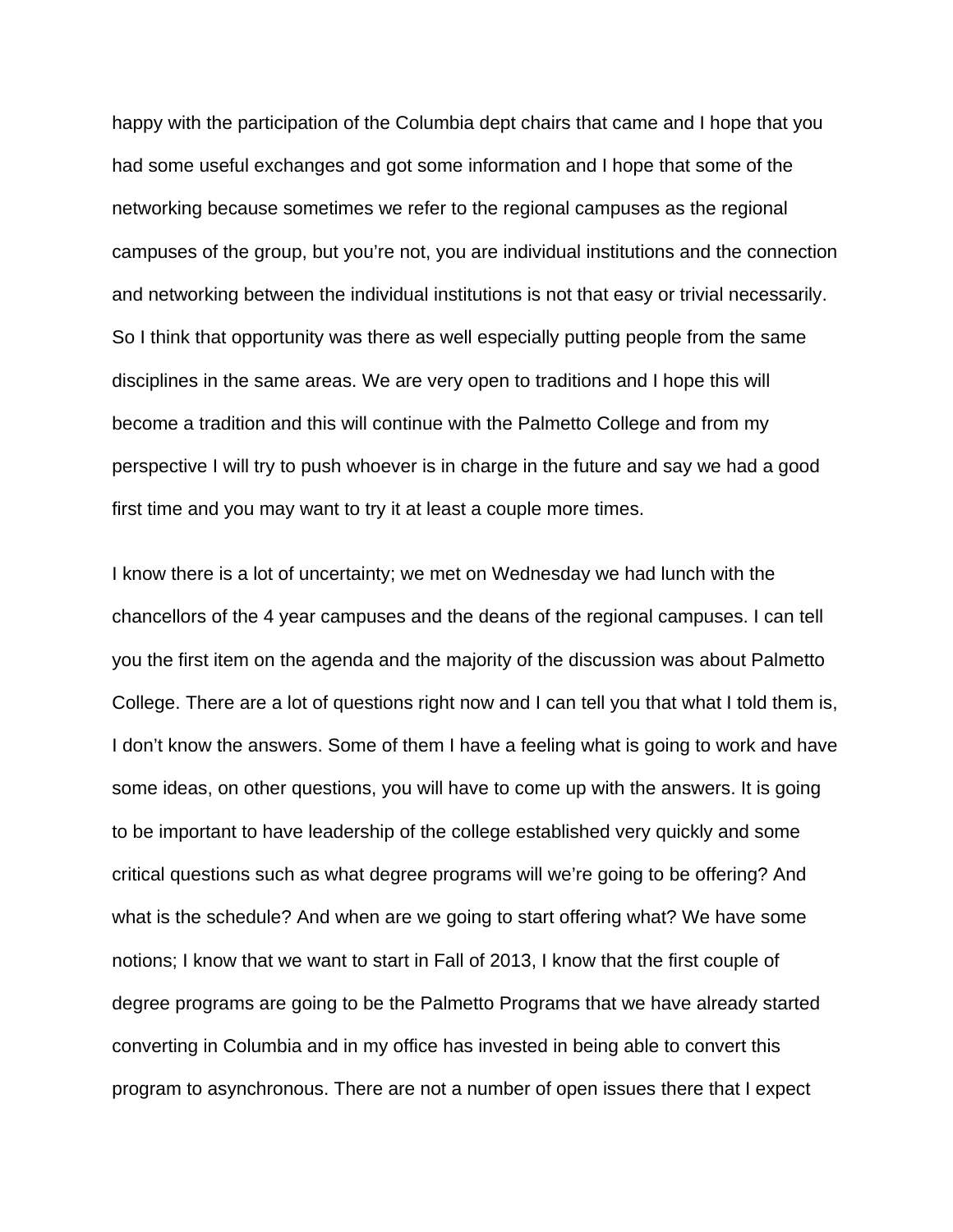this new leadership as soon as it is established together with you, with the faculty of the campuses will start making the plans and verifying some of the notions that we have and start applying them. I feel to some extent that I am the placeholder right now. If you allow me to make some kind of analogy I feel that I have been the guardian of the family at Columbia and the provost office has been the guardian and the children are now opening their own house and as much as I would like to tell them exactly what it should look like and my feelings about it, I feel it is necessary also to take a step back and say: Well, why don't you do what you want to do and we will support you in what you decide to do and how you want to build it. And it's Important to bring the new leadership in place.

There are going to be some changes, it is not going to be that everything is the exact same because if there are no changes then we haven't accomplished anything. There are going to be some changes, but I am confident that the changes are going to be for the better and I am confident that this will create new opportunities and new direction for the regional campuses that clearly differentiates them from the technical colleges, which has been an issue for a number of years now. Extended University is something that we have to decide about, how exactly are we going to handle it? It becomes clear to me at least and that is the notion that we are moving forward with-- that the adult education program-- which Lacy Ford in my office worked very well with the folks in Extended University, what we call Back to Carolina-- most likely belongs in the Palmetto College and is something that will have to go together with Palmetto College. At the same time the evening classes in Columbia makes more sense to stay with Columbia, but these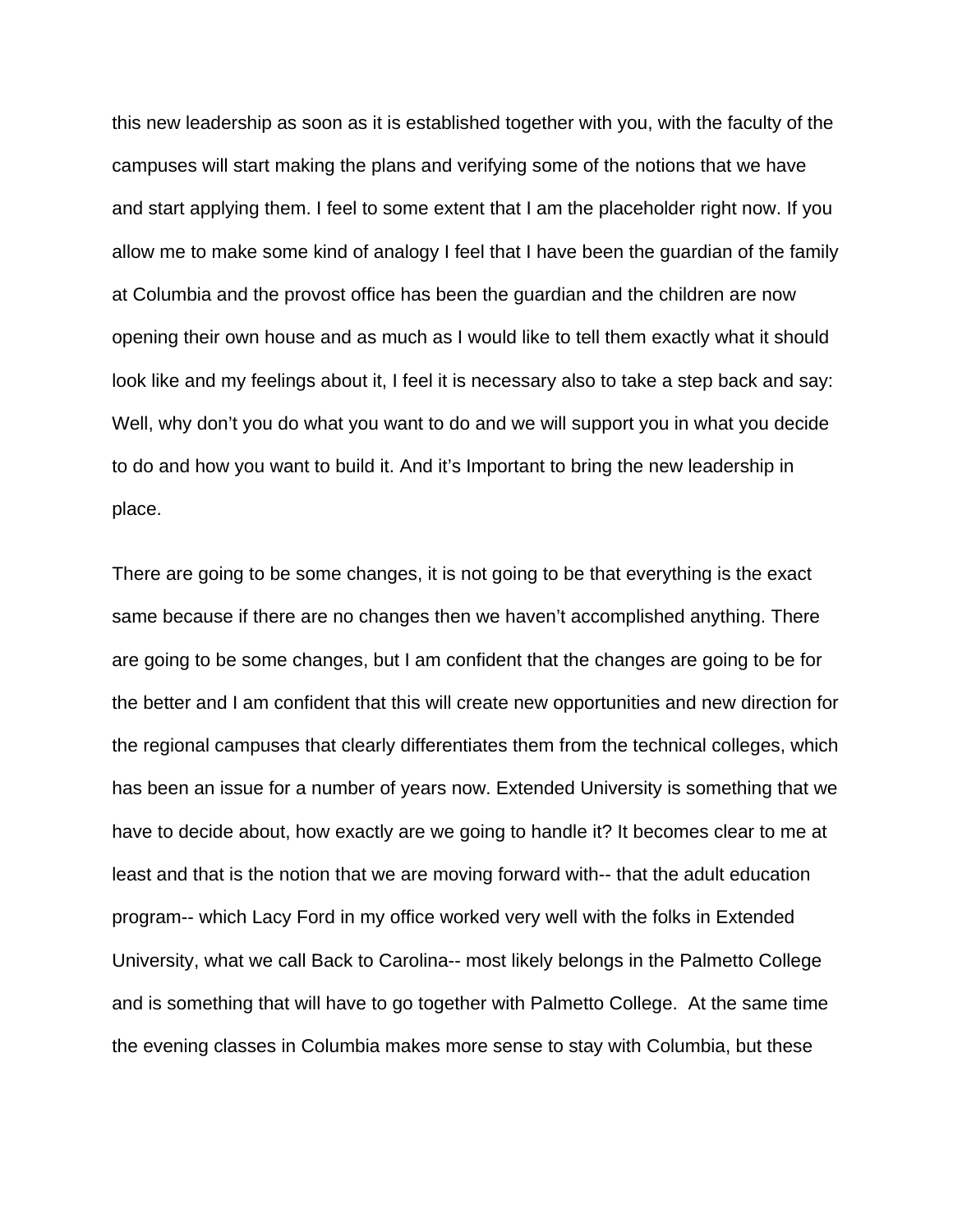are decisions that we have to make, these are discussions that we have to have and we have to come up with plans exactly how this is going to work.

My request and my demand of new leadership of the college is that they make sure the faculty members are involved, that these decisions are not taking place in a vacuum, and are not taking from the top and implemented down, that there is involvement. There are a lot of questions that they got some from the forum some from email about the role of the faculty of the regional campuses in participation that they will have in developing some of the asynchronous courses and contributing to this area. Of course the answer is that you already have shown that this is going to happen. If you look at what you have done so far with the two degrees we have taken and turned into asynchronous the Organizational Leadership and the Liberal Studies they are the first that we are working with the people that got proposals funded and the people who have contributed these asynchronous courses, the vast majority are people that come from either from Extended University or the Regional Campuses; that shows you the intent and shows us where we are going to go. I expect that there will be more opportunities as we collect more information and start converting courses.

And I can tell you that where we are right now is completing an inventory of potential degree programs. What I have asked the Columbia faculty and the colleagues in the senior congresses is give you basically indications of interest. Do you want to have a degree program of asynchronous courses for Palmetto College online or not? And we are not forcing anybody. It's basically whoever wants to do it, let me know. I have a very long list, quite frankly, and I have a list to the point where there may be competition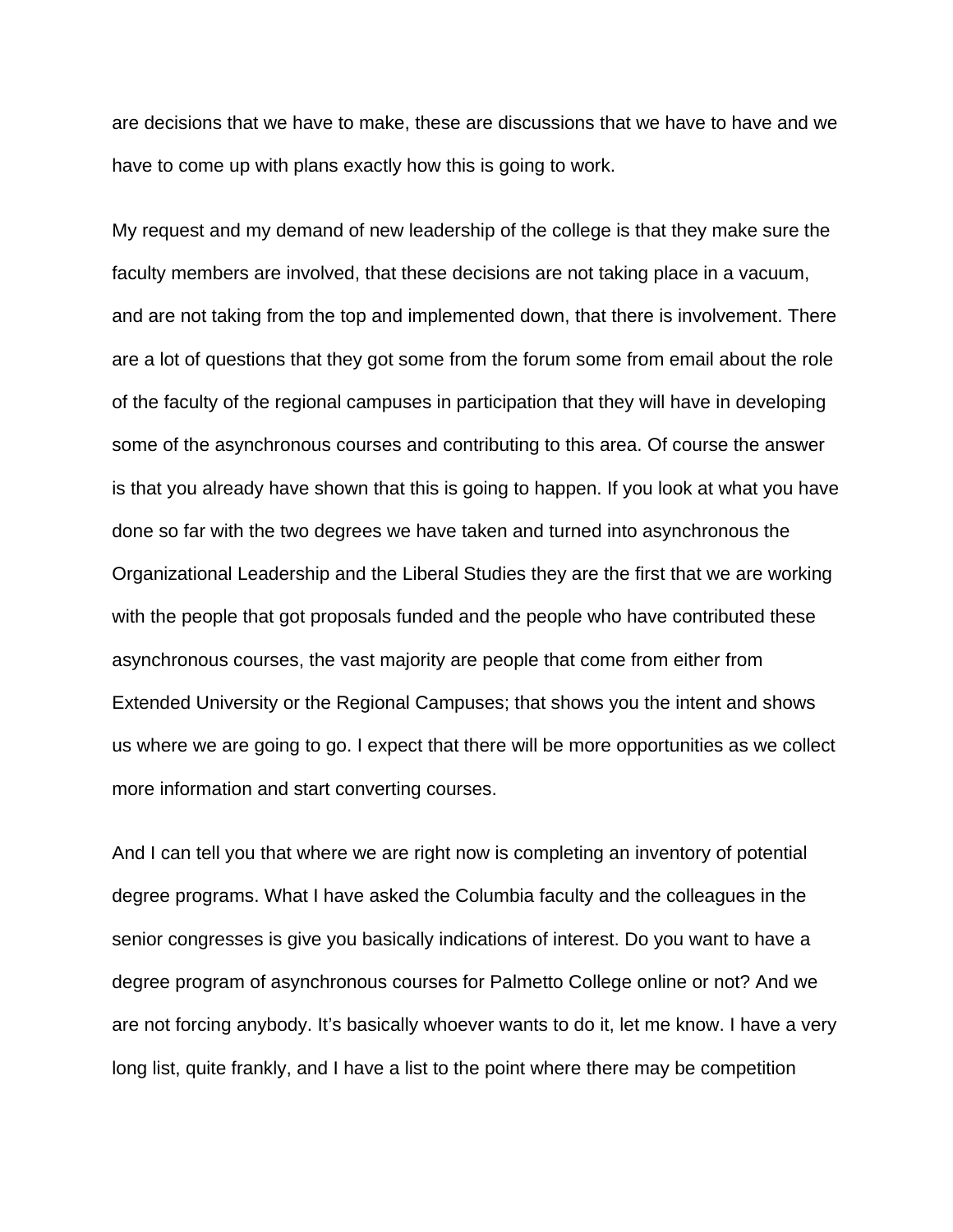actually between different campuses. I can give you an example, there a lot of people talking about nursing, that they want to have nursing and we will have to figure this out and try to make sure that what we do makes sense across the system. But I have a list now and now want to compare this list…I have asked your deans to tell me what they think the demand is. Because it is great for someone to say yes I want to do that but if the four deans come back and say but we don't need these then it doesn't make any sense. So we are trying first internally to figure out what is the demand and where is the supply that we have.

At the same time, we are talking to external providers to help us with converting the degrees online quickly. We can do it on our own, but it takes time to do it on our own, and if we get someone from an outside corporation engaged it will make it much faster, it will go much easier, and we will be able to roll out lots of numbers of degrees quicker. And I think that's important because it's one thing to say you'll come, we're open and the only degree you can have is this one, versus come and here is the manual of degrees you can choose from. So these are negotiations that are going on right now. I expect that it will take months, not weeks and we have some time until next fall and I also expect that we are going to be moving quickly in terms of the leadership of the college.

I want to thank Dean Carpenter for his service to USC Sumter, those of you from other campuses might not know that Dean Carpenter announced this week that he is going to retire at the end of May. That opens up a search for Sumter and we are going to be getting together the details and I will be in Sumter next week together with Dr. Plyler to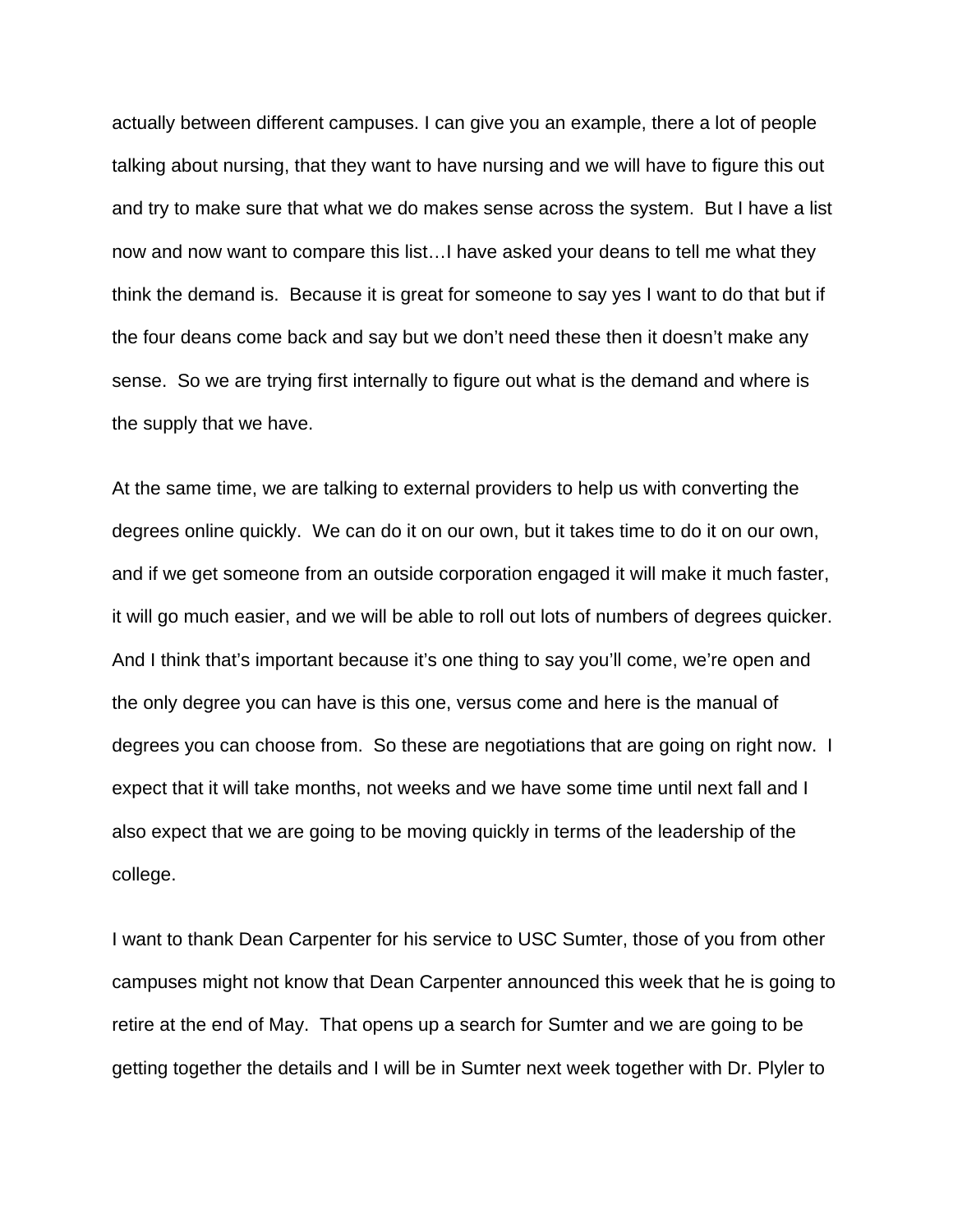meet with the faculty and staff and talk about the future and talk about the search as well. I want to let those of you from Union know that we are reactivating the search for a dean at Union…I don't know if you let the folks from there know, Chris, or they are hearing it for the first time. We had put it on hold for a few months because we wanted to figure out what is this Palmetto College going to look like. You cannot recruit somebody and say well come in and you know we are changing everything and we are not sure how it's going to look like. Now we have a fairly clear idea of how things are going to look like and the roles of the local leaders are going to be so I think that we are in a position to reactivate it…it was never closed…it was put in hibernation to some extent--reactivate the search at Union and move forward. Hopefully we still have a good pool of candidates.

I'll be happy to answer your questions...One last thing that I would like say and the President actually mentioned it in the lunch we had with the deans this week is that both the President, myself, the deans, and the chancellors, we are all committed to dealing with salary issues this year. We know that the environment has been tough…We know that we have managed to do what we could over the last 3 or 4 years without being able to raise the salaries, but we expect this year, whether the state does it or not, that you will be able to have a pool of salary funds for salary raises. Now, I have to be clear because I said exactly the same thing to the Columbia Senate: this is the plan of the administration that we are going to propose to the Board of Trustees. I cannot guarantee you…I would be a fool to guarantee you…what the Board of Trustees will do. We are optimistic that we will be able to have a small, yet significant, raise to deal with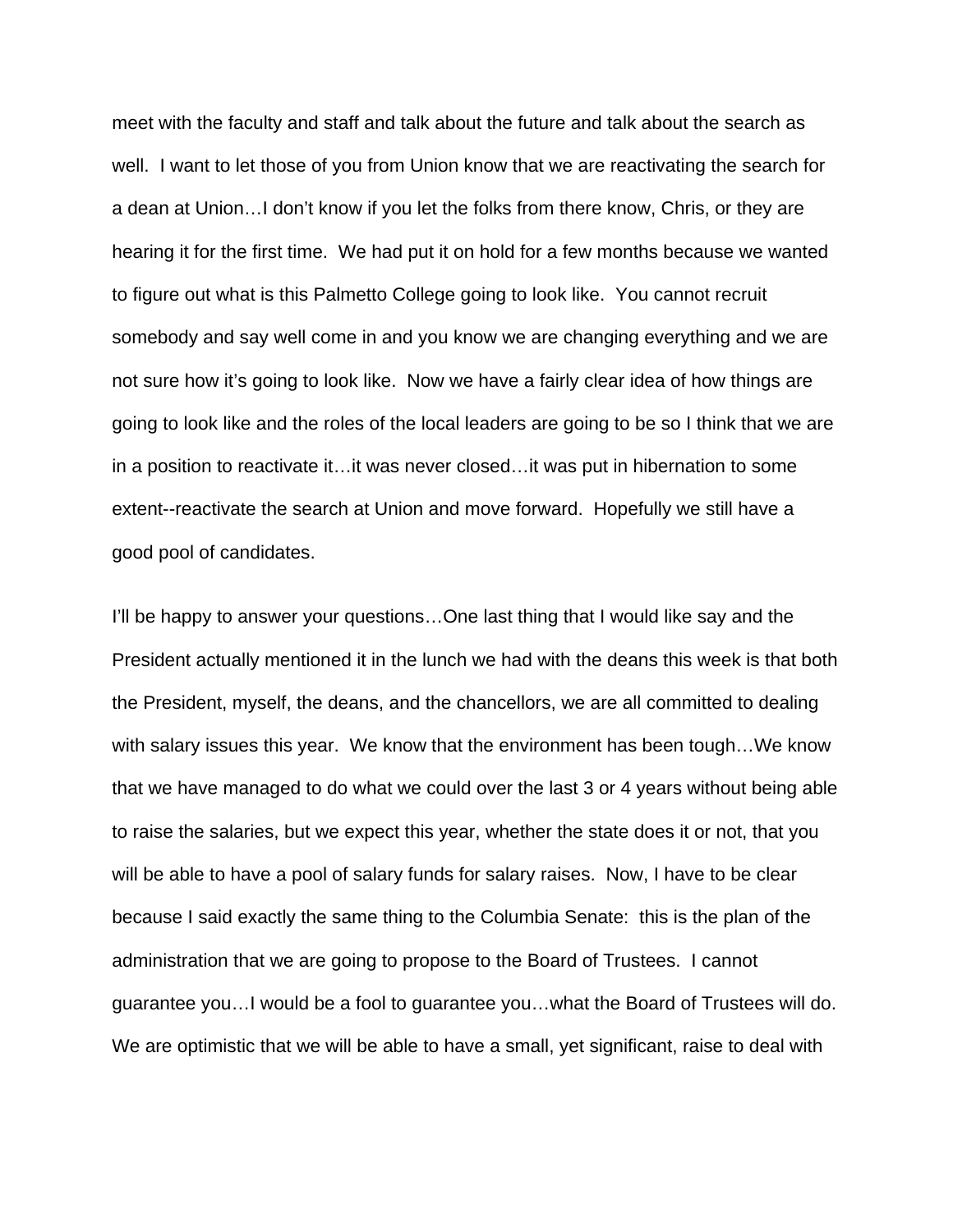some of the salary issues across the system. I'll be happy to answer questions, anything and everything.

**Bruce Nims, USC Lancaster:** The marketing plan associated with asynchronous learning has obviously met with a great deal of support and enthusiasm…How do you see the traditional synchronous learning that we have been carrying on for a long time fitting in with this new plan?

**Amiridis:** That's not a question for me. I can tell you what's my personal opinion. That's a question that you and again the deans, the leader of the college, will have to decide. If you want to know my own personal opinion, I think the two will have to come to some kind of a symbiotic relationship. I expect some of the synchronous programs will be phased out. That's my expectation. Now whether it will happen or not I don't know. But I can't see that you will have enough of population and enough of resources to be able to maintain both. Part of the problem with the synchronous programs is that they have created inequalities across the system. You know this at Lancaster. You wanted a synchronous education program for quite some time and you're not getting one, and I don't understand why. I have discussed this with John repeatedly…joking with him at one point I said to him and please don't quote me in any newspapers....but I told him, maybe what we can do is we can pirate the signal that goes to Sumter and we can use it in your classes in order to be able to do that because it didn't make sense to me that Sumter was getting exactly what Lancaster wanted. And Lancaster was not getting it. And at the same time, in order to have an education degree, you had to complete a different agreement between Aiken and Salkehatchie; and if you looked at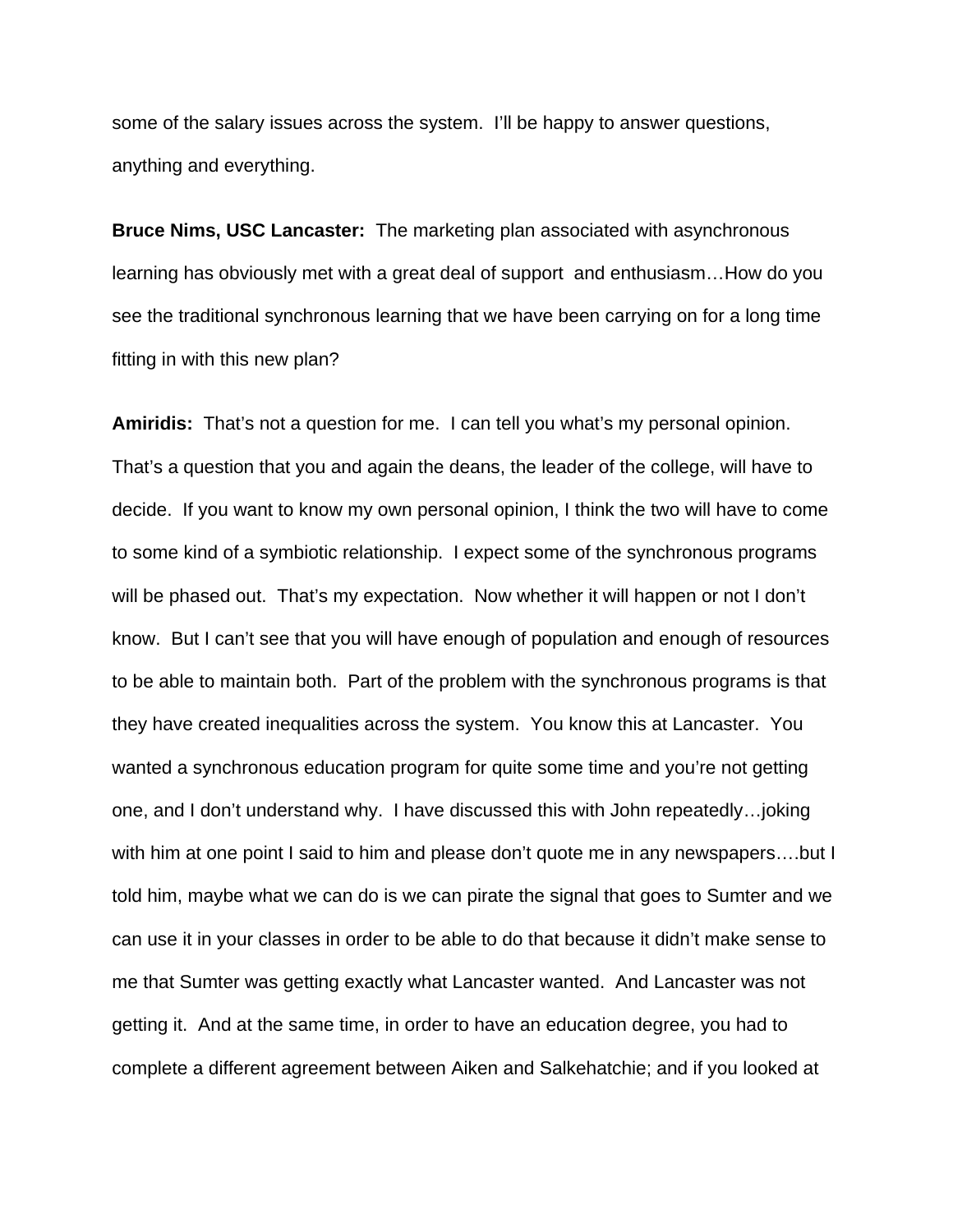these agreements, they were historic, they were very different, the wording was very different. And I expect that the new chancellor will do some of this. That's the best that I can answer the question.

By the way, asynchronous teaching doesn't mean not teaching. I realize this and a lot of people realize this. It's not like we put it on the computer and we are done. There is a lot of interaction that must take place within the students, there is a lot of homework, there is a lot of mentoring, there is updating of the classes, there is maintenance, so I expect that…Because one of the questions that I'm asked is, "Well I have been teaching upper level courses in the synchronous program, what is going to become of me? Now you don't need me anymore apparently." The answer is we will have to have people who teach the asynchronous courses. This is not an automatic pilot that you put it on and you don't have to worry about anything and in the end here comes a student with a degree. So expect that there is going to be involvement of the regional campus faculty in this fashion as well with the Palmetto.

**Patrick Saucier, Extended University:** I think sometimes when we talk about this then they seem to be these 2 mutually exclusive categories, synchronous and asynchronous, and as we start to explore and putting together an asynchronous program there is plenty of room…there is plenty of room for hybrids, I think….

A: You're right. What happens with the hybrids is the more hybrid you made the program you started using the flexibility to some extent. But there are degree programs also that you cannot afford not to have them as hybrids. There are specific classes in degree programs that cannot be taught 100 percent asynchronous, so again these are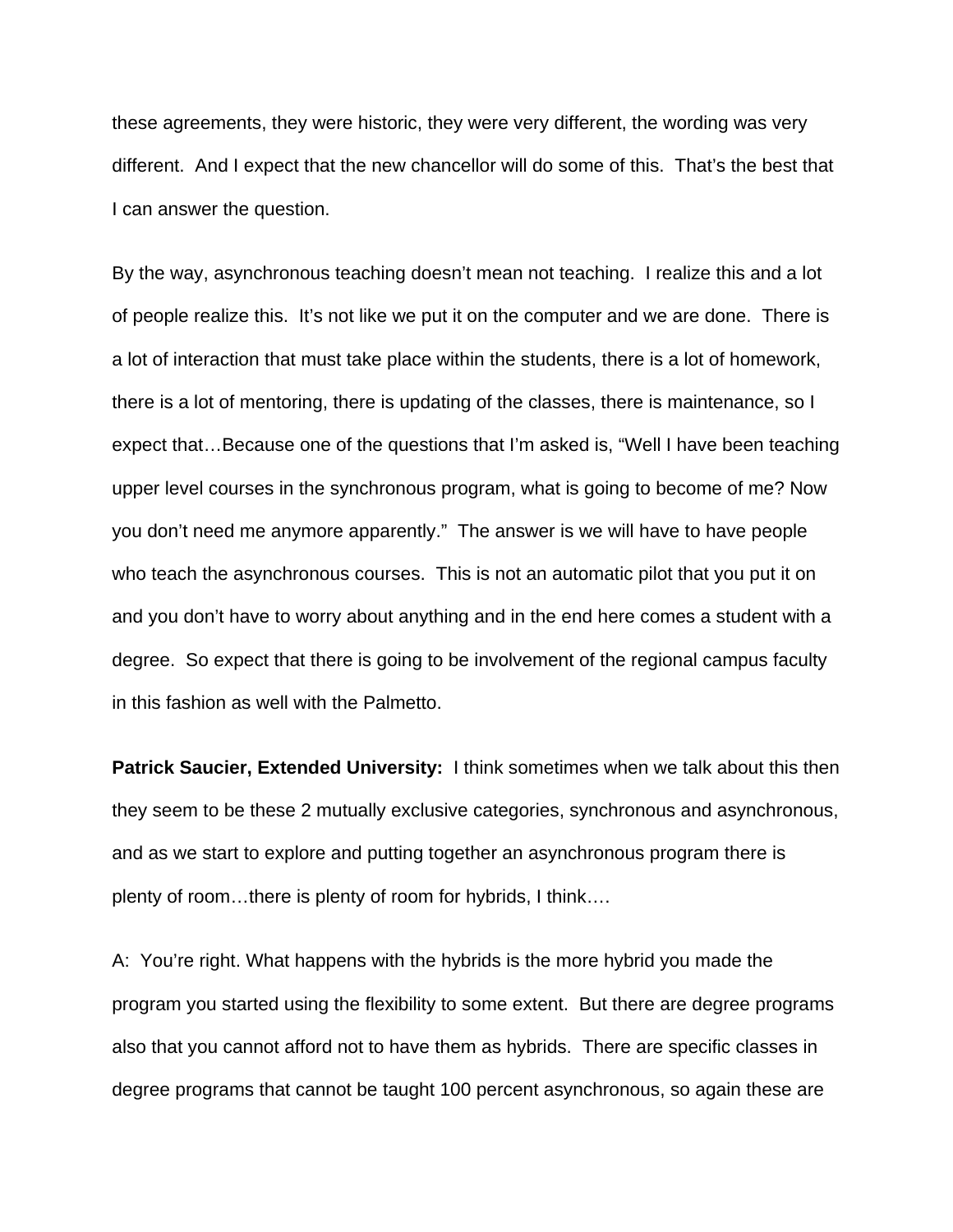decisions that they have to be made…general principles do not apply. They have to be looked at case by case and make these decisions of what makes sense and what doesn't. You're absolutely right though…I mean there is room for hybrids. We're in agreement. Anything else? Thank you!

## The next speaker was **Julie Morris, Director of Undergraduate Research:**

 Thank you. I appreciate the opportunity to meet with you. My take away message is, the Office of Undergraduate Research is a system office and to make this happen, we need to know how to better serve you and your students so please never hesitate to contact me so I can facilitate this for you. I would love to come to your c and talk about what we can do for you and your students. First topic is the tagline for the Undergraduate Research is "Discovery for Every Discipline." Gives students the ability to see the teacher's passion in the things that they are interested in pursuing. Also, trying to incorporate community partner research for students to be able to give back to their communities. The biggest program that you have probably heard of is the Magellan's Scholar Program and that program is up to \$3000 for materials or supplies, salaries, travel, conference travel, or research travel. The program has a 60-70% acceptance rate. Reviewers come from all of our campuses.

Salkehatchie and Sumter both have had four Magellan Scholars. Eran Kilpatrick has had the most. And Pearl Fernandes contacted me the other day to make sure she got her materials in before the deadline.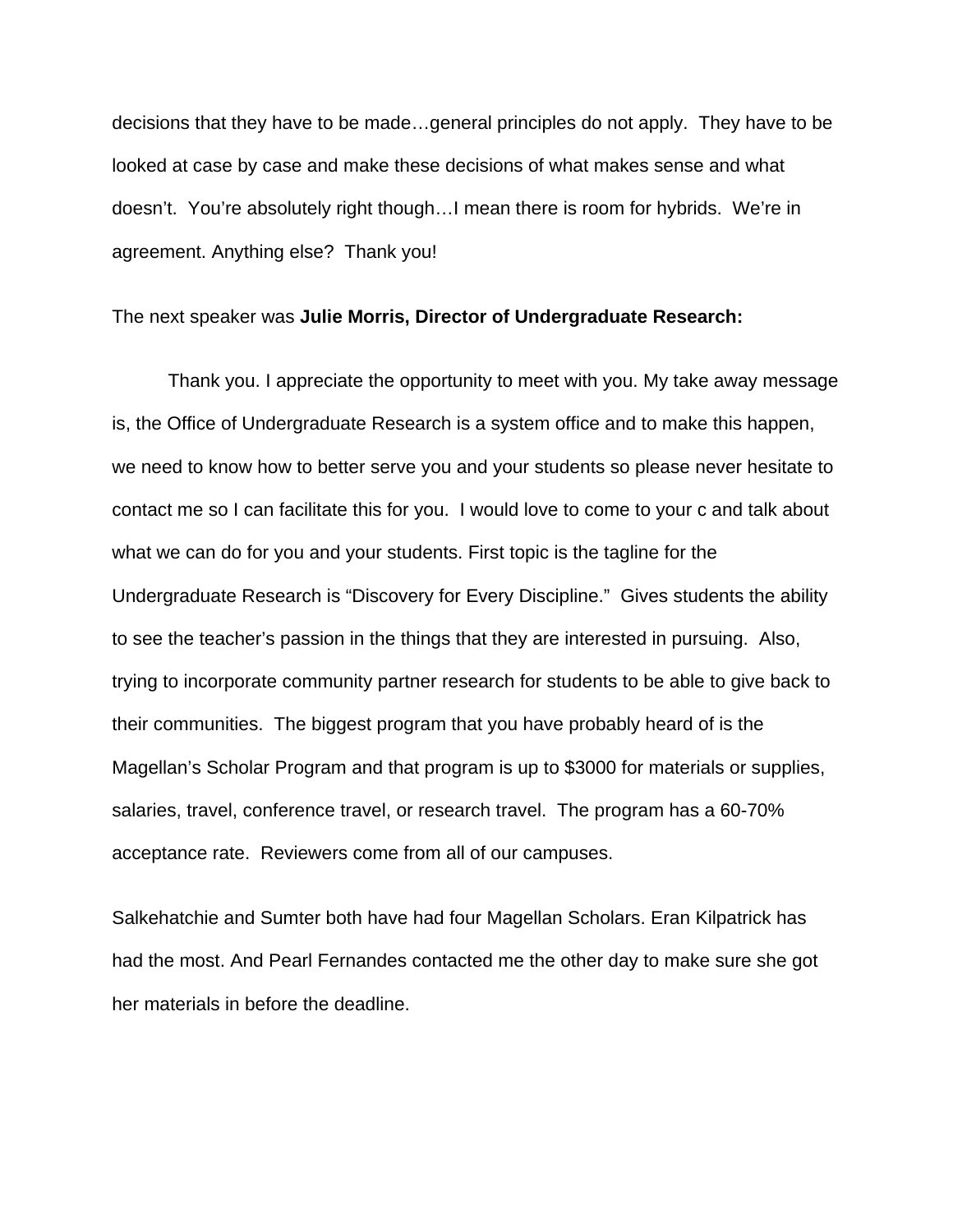Other programs that are available….The Magellan Mini-Grant (materials and supplies and runs from \$500-\$1000), The Magellan Voyager (conference travel), and the newest program is going to be the Journal for Undergraduate Researchers. You will hear more about this newest program in the coming months but there will be a calling for the first submissions in the coming semester and the first edition should be going out Spring 2013. This will be an online, multimedia journal for students. Let me know if you are interested in working on the development of that journal.

Discovery Day: not just for research. It is a USC Connect event open to **all** students and faculty. Students who have done Study Abroad, who have competed for national scholarships, etc. They are welcome to come and tell about their experiences on April 20. Priority deadline March 2. Cash prizes. If you are interested in judging at the event, I would love to have you. What I really want to know is how to help.

**David Hatch, USC Salkehatchie:** I'm Magellan curious. It's been hard to sell to students to come present. Can you clarify that process a bit?

**Julie Morris:** There is a workshop available by web video with lots of questions answered. She is also willing to talk with students on the phone.

The next speaker was **Aaron Marterer, Registrar.** 

 I began at USC Beaufort with Opportunity Scholars Program to assist students in completing associates and moving into 4 year degree. Plan to bring advocacy efforts to registrar. Initiative: Graduation Planning Services unit created to work with Banner to clearly define goals for web based, self-planning educational planning tools. Degree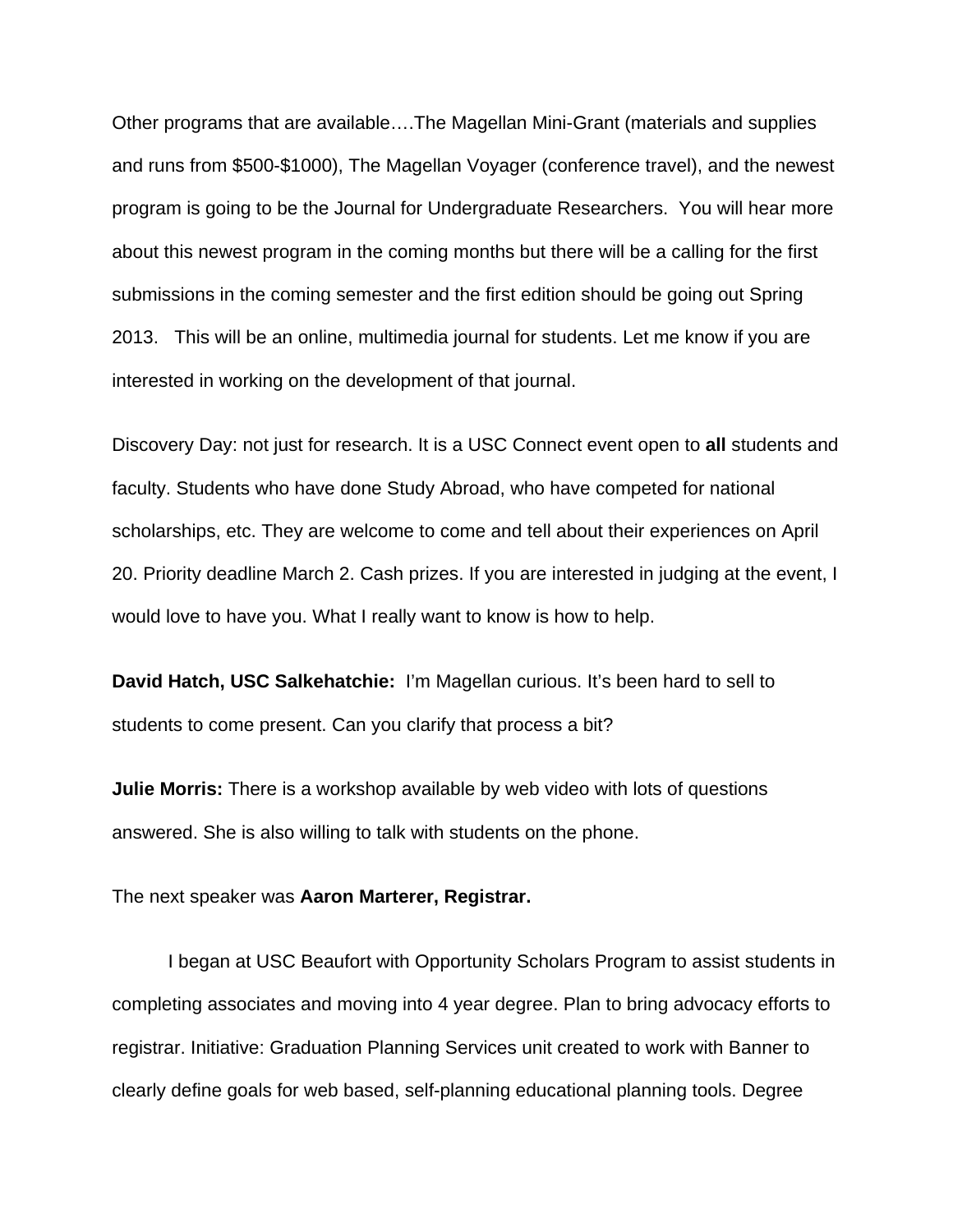Works program will be live in 2013. Steering Committee to improve online services, mission: borrowing from USC Connect: provide students with information they need to make decisions about educational journey, and student centered web based services available from admissions to graduation. Banner self service will be similar to VIP: schedule search and registration as well as new features such as self service graduation application, early warning grades, comprehensive course catalogue, degree works (degree audit tool to help student understand how courses they have taken can fit into program of study) offers educational planner that can be locked for future to provide clear road map, can also be used for future modeling. Also includes student-advisor communication tool and what if functionality that allows student to run what if scenario to see how their courses could fit into another program of study, also online petition and acceptance work flow option. We need to develop: registrar website-more customer focused, academic calendar needs to be out front. Reporting piece, Cognose is currently being used, but will be leveraged more through banner because of better data.

Goals: increase accessibility of academic program information, maximize affordability of degree completion process, increase efficiency and transparency of degree completion process. Measures of success: increasing enrollment, graduation and retention rates and also the end user experience through satisfaction survey. Infrastructure: created unit to prioritize, need training education and feedback tools developed. Grievances + goals: 1. Build educational roadmaps: take DARs into degree works, making sure it aligns. 2. Triggered notification system, later down road to provide students more relevant info through email. students really asked for this. 3. Build "self service edu" planning culture 4. Reporting tools, info needs to be leveraged to be used for Course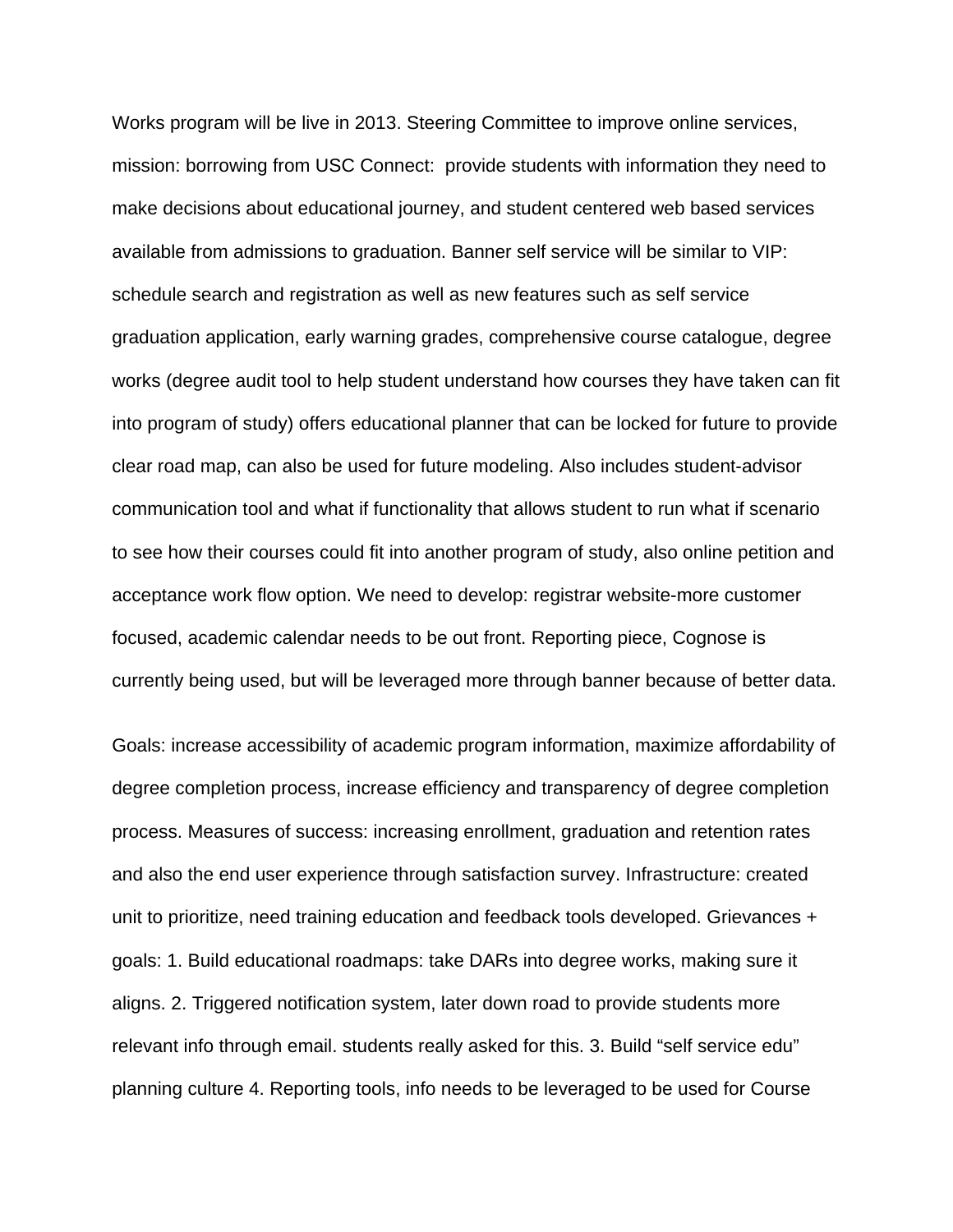enrollment patterns, number of students in programs, major changes, credit transfer, what they were advised for and what they took…etc. Need all that info all together to be used for data driven decision making used to make master schedule, class and course capacity, orientation.

Challenges: user adoption, people are satisfied. Evaluation of transfer course work, difficult for what if situations, more standard means. Carolina CORE define how it will be displayed in programs, embedded or off to side? Define USC Connect in a way that can be put into system to write specs for this, are students required, volunteer? Ensure convenient user experience. Should apply to regional campuses as well by looking for a way to build at usc and have viewed by regional campuses to see how they coursework could transfer. Be able to tell students upfront what to expect.

Q: Students ask me if VIP can be mobile app. Is this being discussed with banner?

A: Vendor has developers and it would be nice not to rely on ITS folks to do this and I think the vendors are already working on this. We will be able to leverage the vendor on that.

Q: Is this primary student driven? Or as an advisor would I be able to check up on students and their progress?

A: Yes, the advisor assigned to student would have access to audit and lock a semester plan and write notes to student. As long as advisor is connected to student they can look up a lot.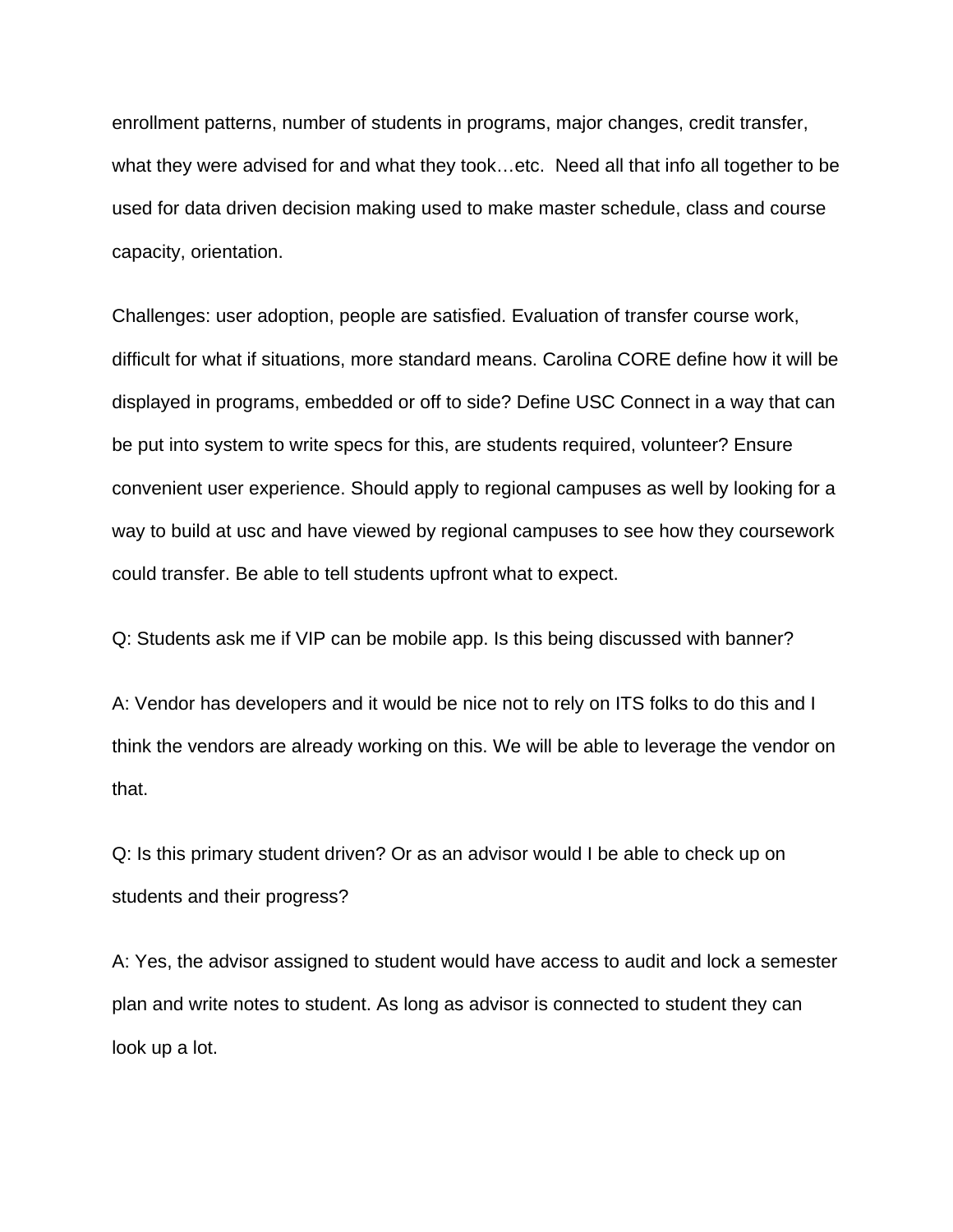Q: The information is going to be private and the students are currently using VIP, if student wants to transfer advisor on paper it is easy, how will it be online?

A: It will be up to advisement coordinators. Some will be comfortable using note section in the degree audit tool, but others will want more person to person interaction written down on paper. You will have ability to lock in semester plan but it will probably depend on what advisement coordinator is comfortable with. Don't know if that answers question.

Q: If we are listed as official advisor we have access to their information that is pretty private, but if they want to transfer advisors, how will the access be changed?

A: The transfer advisor would have to be added to that student as a second advisor and someone would administer this process and you wouldn't be able to access the info unless they were tied in somehow.

Q: I've always thought it would be nice to have a way to communicate with all students at once. Will there be a universal way to do this or would I have to speak to each student individually?

A: Don't have the answer to that but I can find out. I might be able to get an answer pretty quickly. I will check with vendor to see if this technology exists.

Q: I appreciated as a course instructor being able to see all my students in the course and I could raise a flag if I was not familiar with student or they were absent and this helped me with retention. The flag could be shared with other professors of the student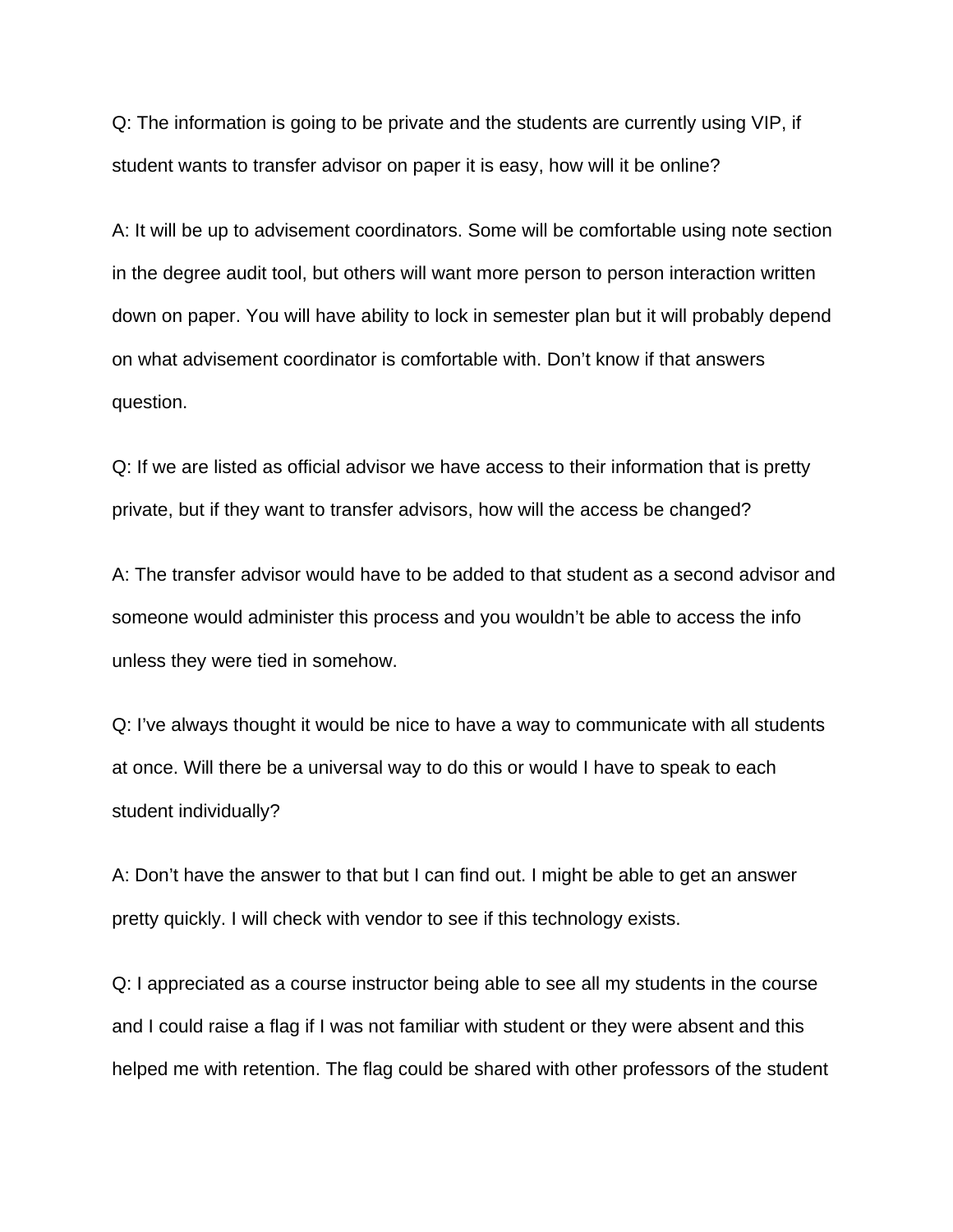and we could find out if this student was absent from many classes. In some cases it even helped track down the student personally and find the cause and once in a while the student was found in the dorm room in a rescue type situation.

A: We haven't begun presenting on all faculty and advisor actions that will be able to be conducted through banner self serve. It does look really good. I will return and present on self service degree works. Perhaps a demo.

Q: Raising a flag?

A: I don't know off hand because I don't know if that other school had that feature out of the box or if it was customized. I will check into that.

Q: Question about power: I don't know how integrated banner will be, but will either of these be capable of checking prerequisites?

A: Yes this is a feature out of the box. The approach we think we are going to take with it is that we won't necessarily put the prerequisites automatically in, we will allow people to notify us if they are ready to turn this on. It will require departments to review the prerequisites. Is this something we are really enforcing? Or do we let people pass through? We plan to turn on that functionality one semester after we launch so if we start fall 2013 then we would start that spring 2014. I know a lot of people are looking forward to it.

Q: Drop run rather than a lock out, so students would be able to register before the prerequisite is complete and then it would check.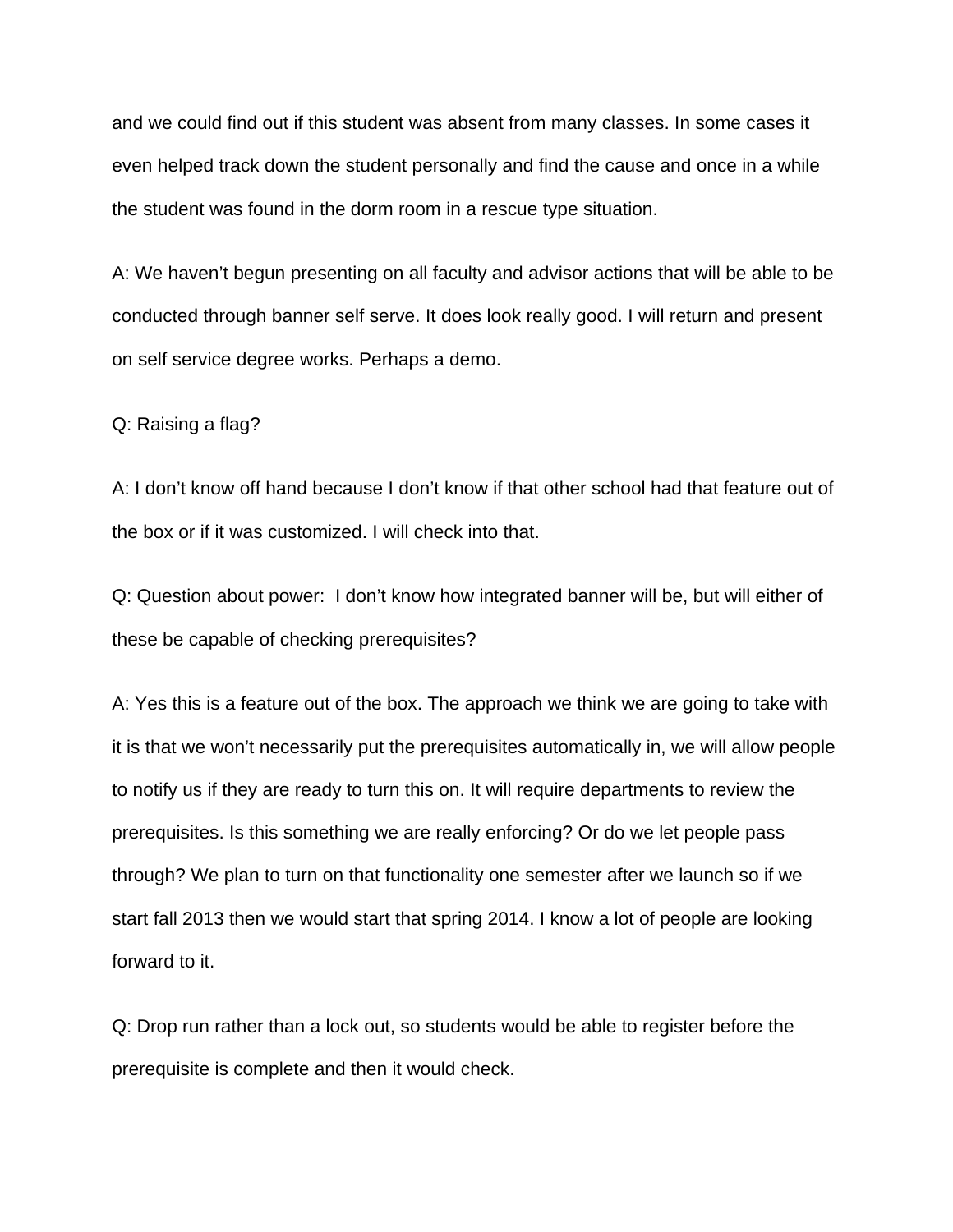A: You have the option. You can either let them register if they are in the class or you can turn on something that says don't let them in until they have a grade, that's probably the route less people take because of frustrated students.

Q: Lancaster, continuation of previous question: Are the regional campuses going to be separate from USC as far as locking the information in?

A: We are creating an instance of banner to share, we are all in the sandbox and have to play nicely together. MEP(multi entity processing) environment that segment campuses in degree works so that we can make choices about what we want to view, giving localization. For this piece, it will be nice I think, it's the most visible.

Q: The reason I ask is because I work in the microbiology dept and we have prerequisites on the books, but we have both 4 and 2 year nursing students and the 4 year students have to hold the prerequisites, but the 2 years do not, so if Columbia instigates the lock then it will affect my students.

A: So if Columbia says they are going to enforce the prerequisite then…right, I think I know how…

Q: It's just an issue, I'm just wondering how we would do that.

A: I do know that in general, I'm not sure about the biology dept, but catalogue info brought down to schedule level can be altered; you might can create a section and remove it from there.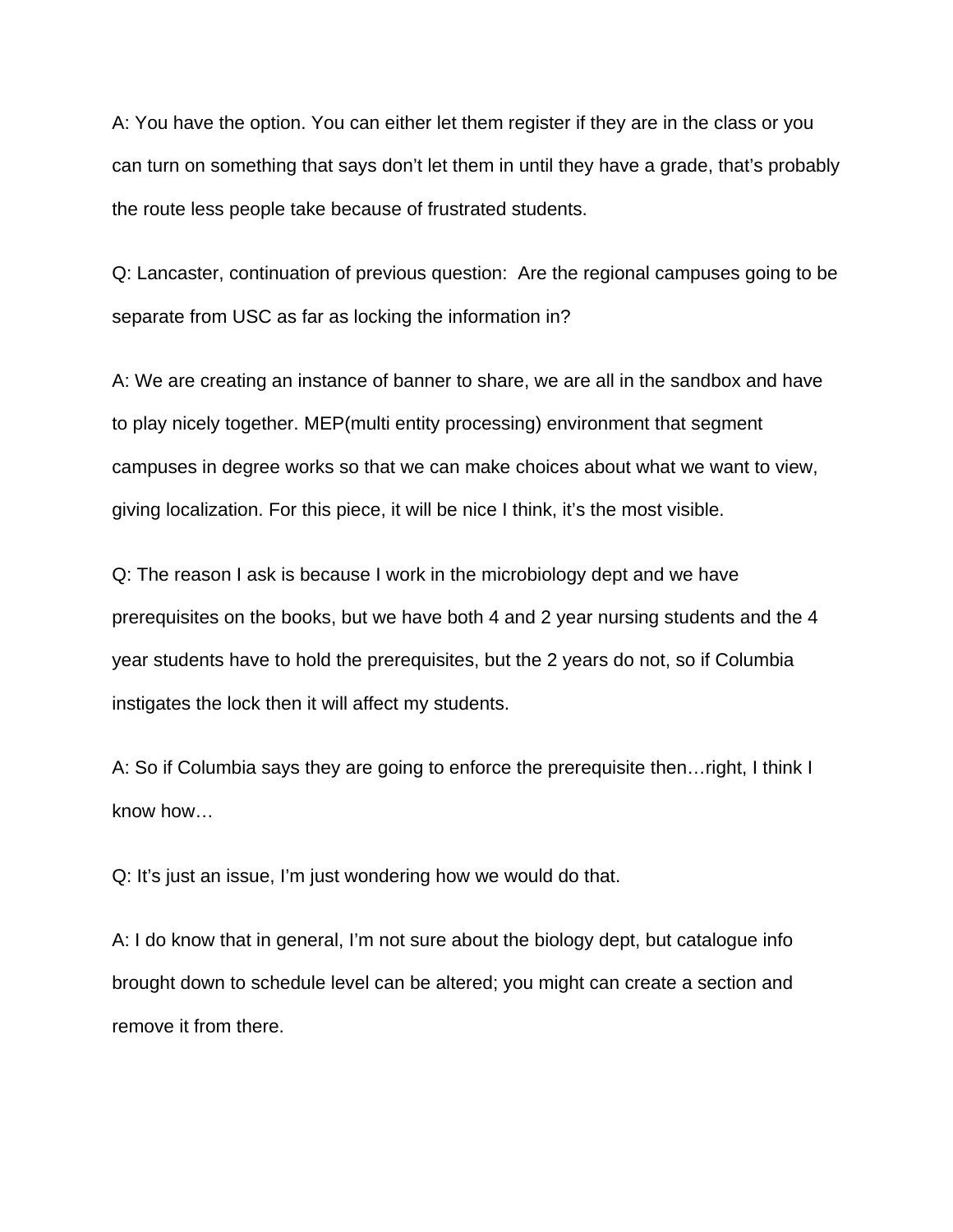Q: Exceptions can be granted by advisors, we can override in that case, for those 2 year students?

A: Right.

Q: So then our 2 year nursing advisors can do that?

A: Ok so I wasn't sure if you were referring to the prerequisites.

Q: A larger issue is that decisions for one campus may not apply to others, but in short term at least we could intervene at advisement level?

A: Whatever process you have on your campus for approving you can keep whatever process you have… Thank you.

Morning session adjourned.

UNIVERSITY OF SOUTH CAROLINA

# **Regional Campuses Faculty Senate**

**Friday, Feb. 17, 2012** 

USC Columbia

Afternoon Session

Sarah Miller called the meeting to order at 1:00.

# **Reports from the Deans:**

# **Chris Plyler, Vice Provost and Executive Dean for Extended University**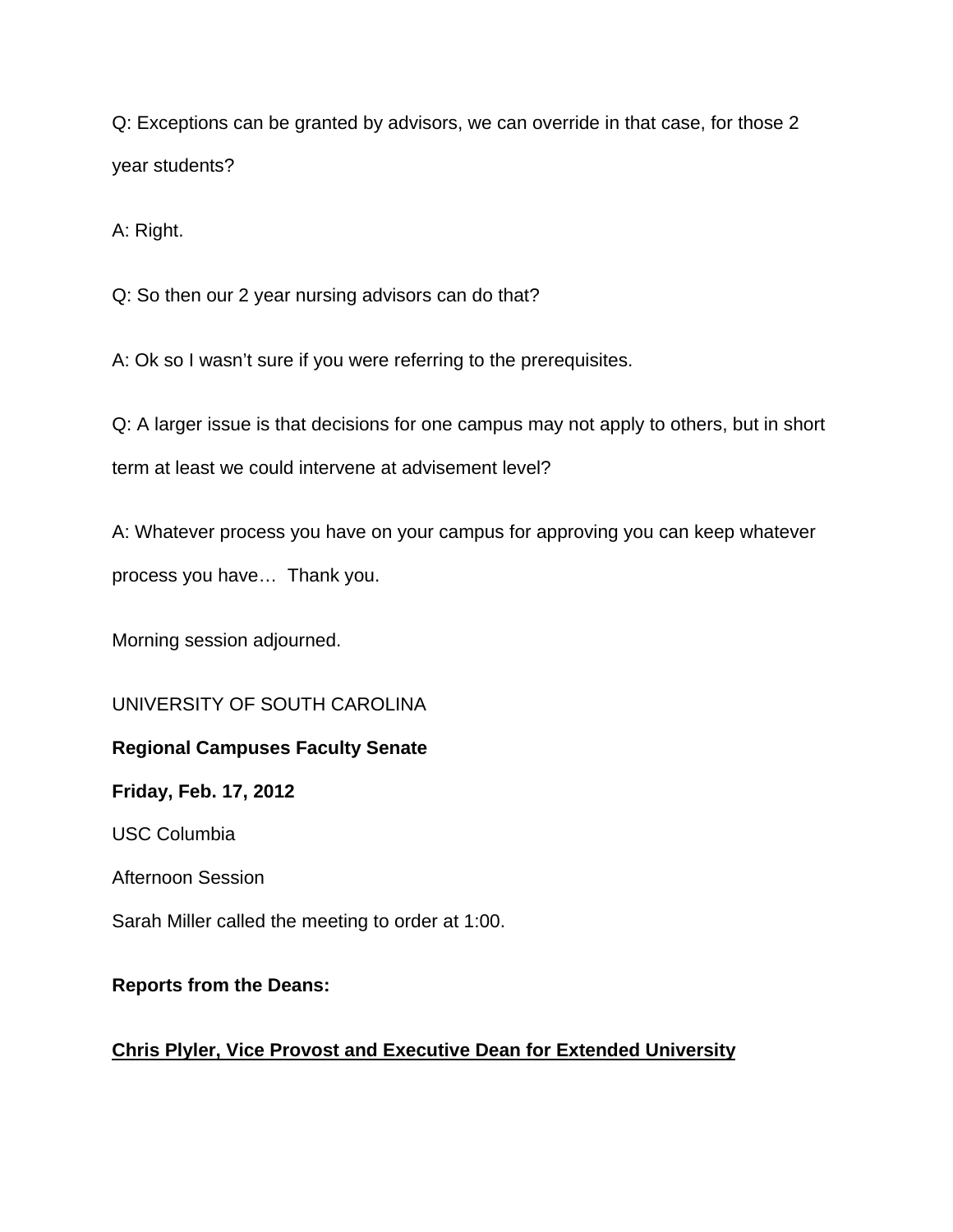Legislature: President Pastides addressed the House Ways and Means Higher Education, Technical and Cultural Subcommittee on January 25 and presented the new proposed reorganization of Palmetto College. The proposal was received very positively by the panel of House members. Along with the presentation, Dr. Pastides requested a recurring appropriation of \$5 million to implement the new Administrative structure, and early indications appear to be positive. As a side note, the Board of Trustees gave approval last Friday to begin planning and formation of the Palmetto College.

Palmetto College:I don't have anything to add to what the Provost just said regarding Palmetto College. There are a lot of questions which can't be answered right now. The January 27 regional campuses faculty assembly was a great success and I would like to see it continue. I have, however asked that the most recent Huron draft presentation to the Board of Trustees be linked to the Palmetto Programs web site

Academic Dashboard:Also discussed in the January 27 faculty assembly was the development of an academic dashboard, which when populated with appropriate indicators, will provide us with a more focused understanding of how our institutions/college are performing on a semester to semester, year to year basis. I realize that the System Affairs Committee of this Senate is working on its own version of a dashboard, which I look forward to reviewing; however, I am also working closely with the deans/associate deans on a concise set of metrics that are critical for institutional growth, retention and performance. I am being asked by the Provost to present a regional dashboard in the coming weeks.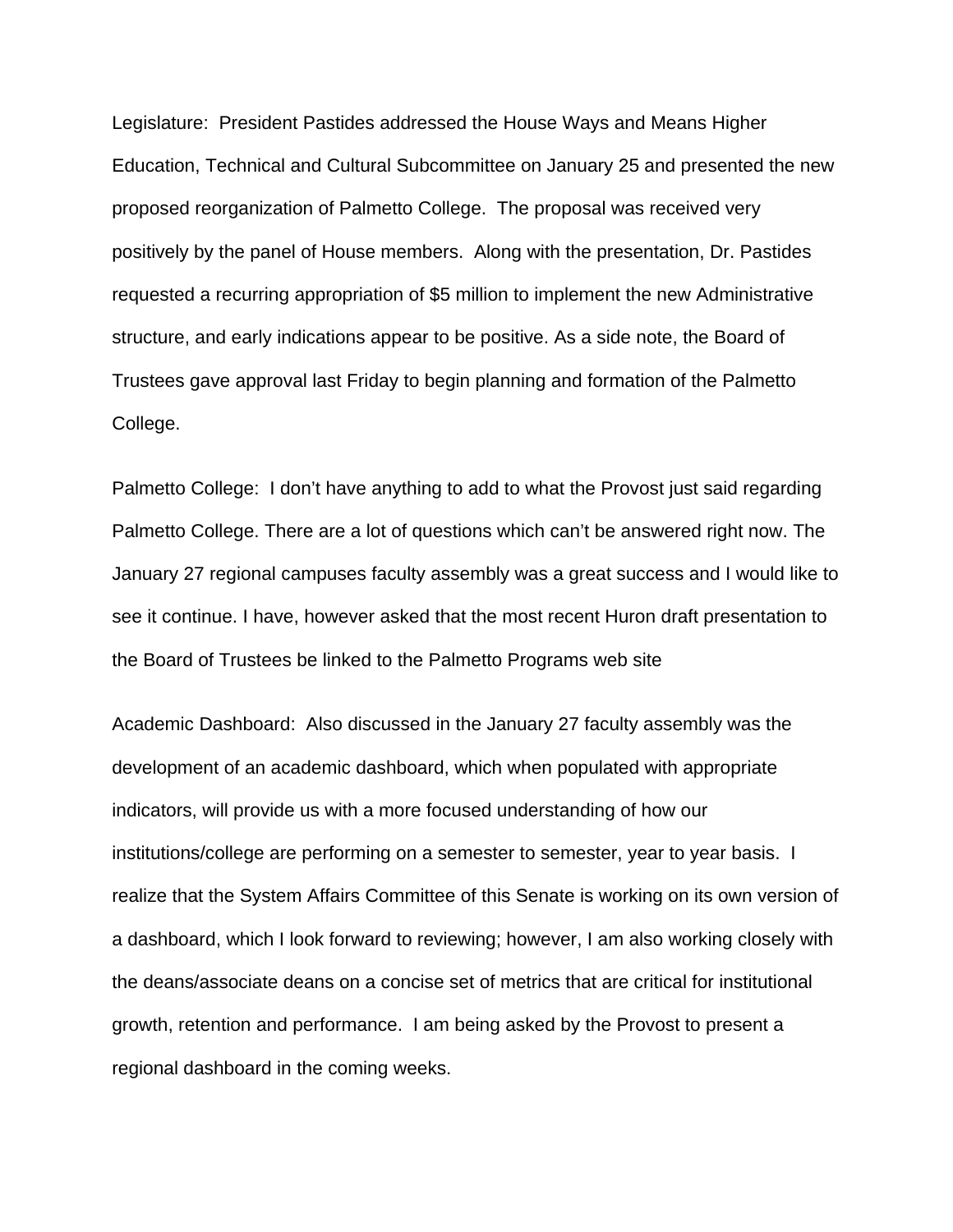Regional Campus Blueprints for Quality Improvement are due in my office no later than next Friday, February 24.

Congratulations to Dr. Hendrikus E. van Bulck, who has been selected as the 2012 Governor's Professor of the Year by the South Carolina Commission on Higher Education, a very significant honor. [Applause]. Dean Carpenter couldn't be here this afternoon and he was going to say the same.

Please make note of the following forums/workshops:

Febrary 23, 2012

Fulbright Workshop

February 24-25, 2012

SC Women in Higher Education Annual Conference

Feburary 28, 2012

Undergraduate Studies Forum: Carolina Core Update

March 20, 2012

Undergraduate Studies Forum: USC Connect

April 12, 2012

Board of Trustees Meeting

April 17, 2012

Undergraduate Studies Forum: Undergraduate Advising

Lastly I want to thank you for all that you do in the face of a lot of uncertainty. And I am

happy to answer any questions you might have at this time.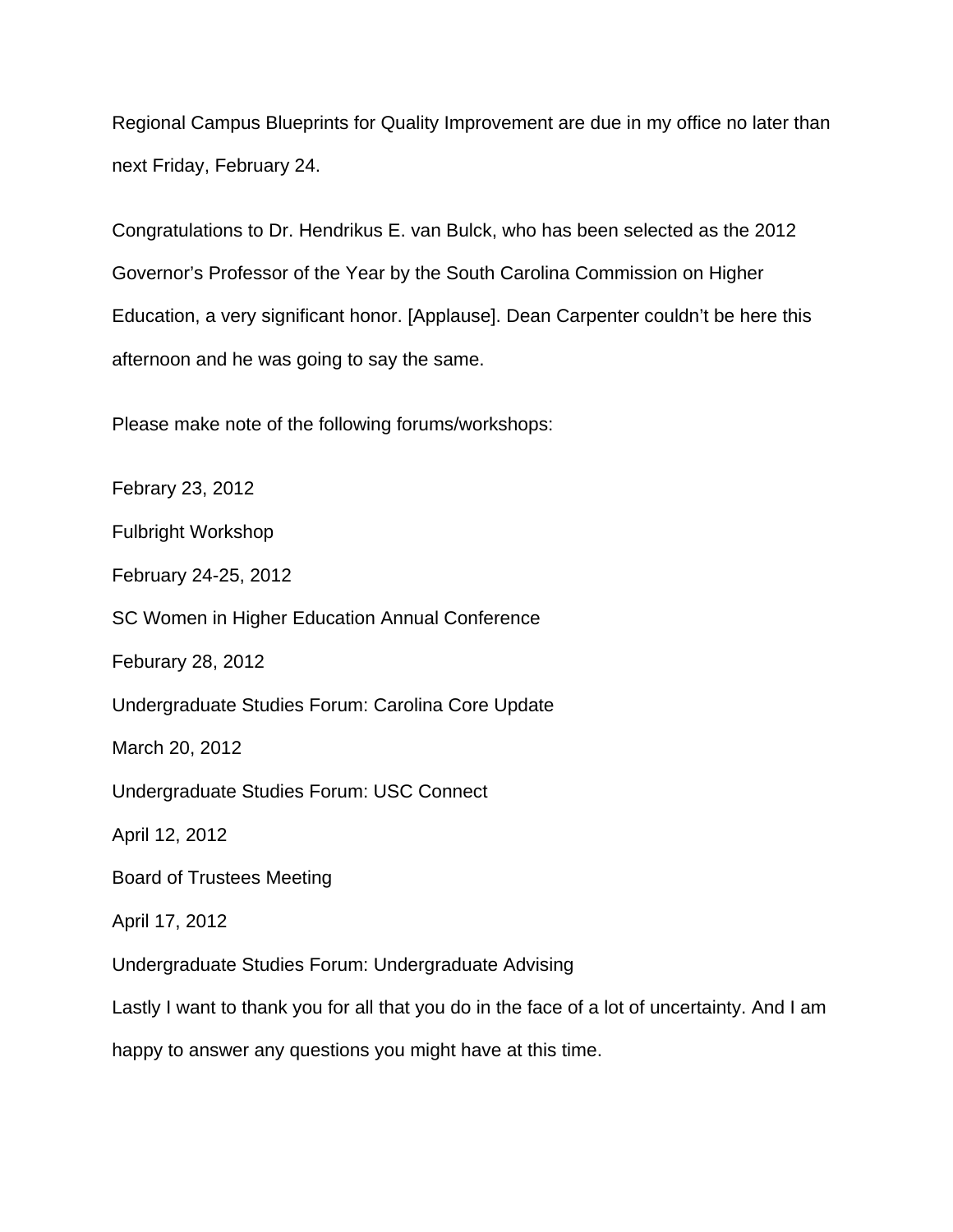**Robert Castleberry, Sumter:** Last meeting this group passed a motion concerning how Columbia treats our students transferring to their campus. Can you address what's been done with that?

**CP**: I brought that up, in a written way, to our Provost, and have not gotten any feedback. I'm going to bring it up in our staff meeting where you have to get some verbal response: where do we go with that, and how should we react. So give me until next meeting and I will communicate it in writing and will talk about it more at the next Senate meeting.

**Steve Bishoff, Sumter:** I was curious-- the new Blackboard version, it was cut down substantially from the full package and I curious what your thinking on that was.

**CP:** The only thing that I know was that all of our servers were migrated up to the central Blackboard server farm in Pennsylvania. That happened successfully and I noticed this week we did have an interruption but it was solved. I don't know of any of the services that may have been deleted. I don't have an answer for you. But I could certainly consult with Bill Hogue who should have an answer. Thank you.

#### **Sally Boyd, Assistant Vice Provost of Extended University:**

Good afternoon. I am going to talk very briefly about some concrete things that we do know, in the midst of all these things we don't know. Palmetto Programs as Chris has noted, does exist; it is working very well. At this point 127 citizens of South Carolina have baccalaureate degrees as a result of Palmetto Programs. Back to Carolina will go on board Fall 2012 and will part of Palmetto Programs. Back to Carolina students will be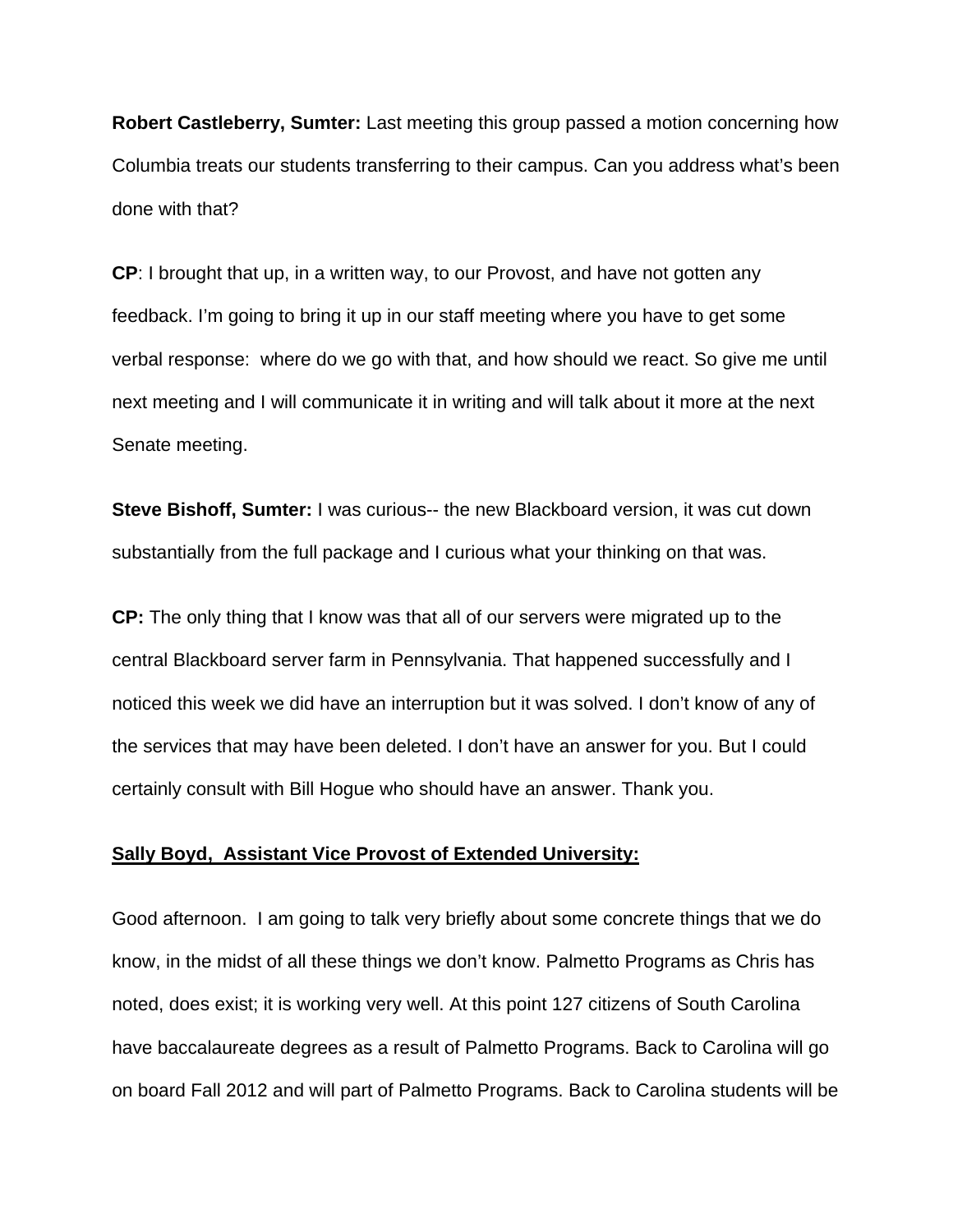Palmetto students enrolled in BLS. There are about a dozen or so, some of you in this room, who have received grants to develop online courses for Back to Carolina, and another dozen or so for next spring. That's something I'm very excited about. That's concrete and real; the rest of this stuff will either keep our excitement level or our blood pressure up until we get it all figured out.

In Palmetto currently there are 229 students in BLS, and 92 in BOL, or 321 enrolled in these two programs as of now. After December graduation, as I said, 127 have earned a baccalaureate degree, 109 in BLS and 18 in BOL. Graduation applications in place for this semester are 37: 8 in BOL and 29 for BLS. So it has not yet peaked. Another thing I wanted to mention is the high quality of our students and the work that they do. For Fall 2011, 47 Palmetto Programs students were on the Dean's list, and 17 on the President's list. So you all who are teaching these students are doing a very good job as you help these South Carolina students earn their degrees. Thank you.

#### **John Catalano, Dean, USC Lancaster:**

Good afternoon. I'm going to start with some sad news. An instructor of Spanish, Natalie Davaut, was struck by a truck as she crossed in the pedestrian walkway on our campus yesterday. She was taken to Charlotte Medical and has serious injuries that we don't know the full extent of. So today if you could keep Natalie in your thoughts, and if you are so inclined, say a little prayer for her.

Student Enrollment and Activities: Enrollment is up once again this spring. Currently USCL is 4.18% above last spring, but final numbers won't be available until March. The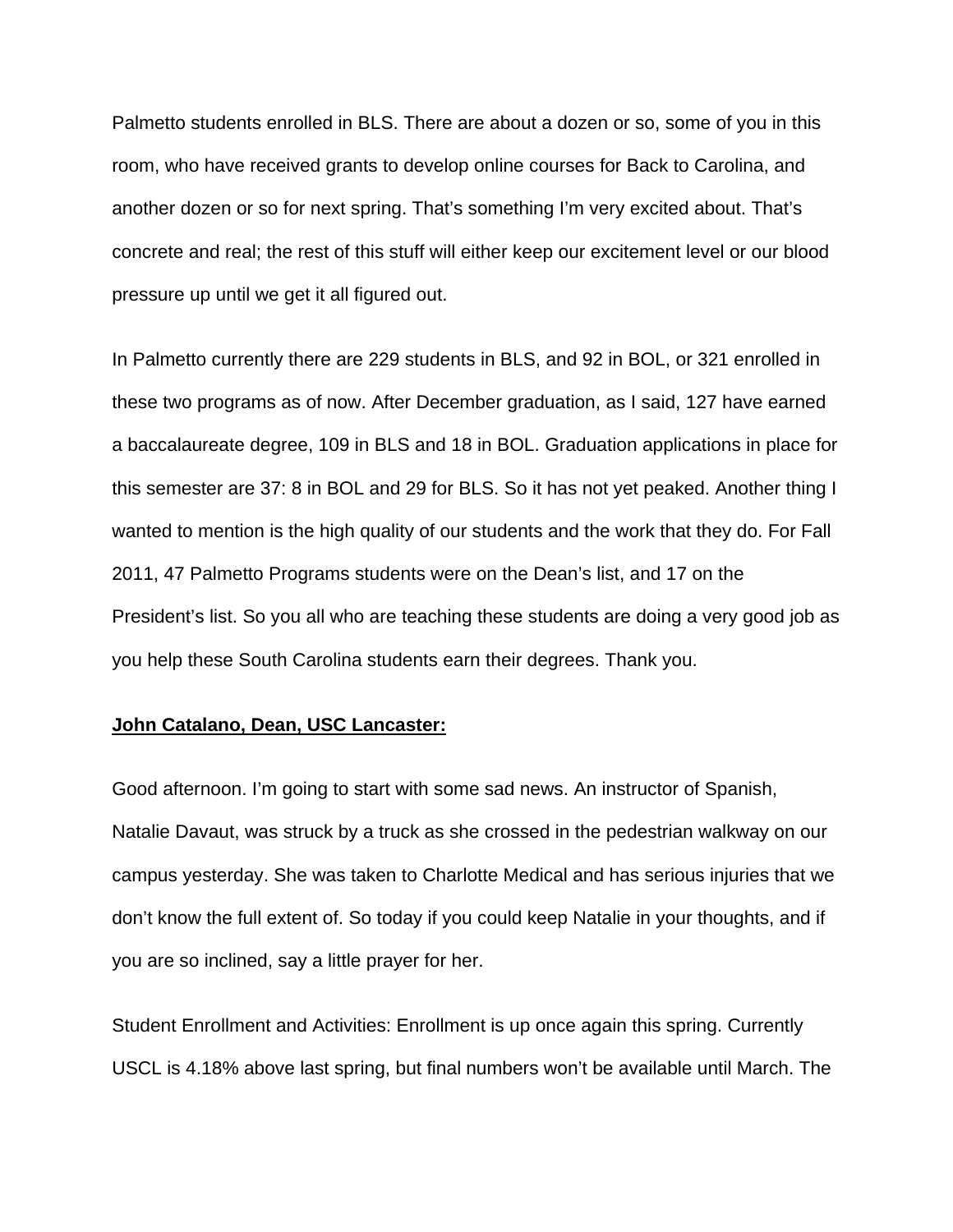Lancers baseball team swept the Indians from Salkehatchie four games to none last weekend. The entire athletic program (119 student athletes) finished the Fall Semester with a 2.917 cumulative GPA. The campus is celebrating Black History Month with several student and community events in February, including poetry and rhetoric contests, a diabetes awareness event, and a community soul food cook off. Honors Day will be February 24.

Faculty: Two new faculty members started in January: Allan Pangburn, Instructor of Mathematics, and Kaetrena Kendrick, Instructor/ Librarian. That brings the total of new faculty hired this year to seven. We have received approval for three tenure track hires for fall 2012 as well: an Assistant Professor of Spanish, an Assistant Professor of African American Studies, and an Assistant Librarian. Searches are getting underway. After Danny Faulkner's announcement that he'll be leaving us in December, we may be looking for an astronomer/physicist as well.

Facilities: Plans with the City of Lancaster that would move the USCL Native American Studies Program to Main Street in Lancaster are progressing with the hope of a signed contract in the very near future (See p. 3 of this report). The Native American Studies Committee of the faculty is informed and involved. The groundbreaking for Founders Hall (See page 4 of this report) is on schedule and will take place in early March. All grounds keeping on campus is now outsourced to Landscape Designs of Lancaster. This is a five year contract that should result in an aesthetic improvement to campus while lowering overall costs. Over the last year we have been working through a detailed deferred maintenance schedule that totals \$1,000,000. The major project this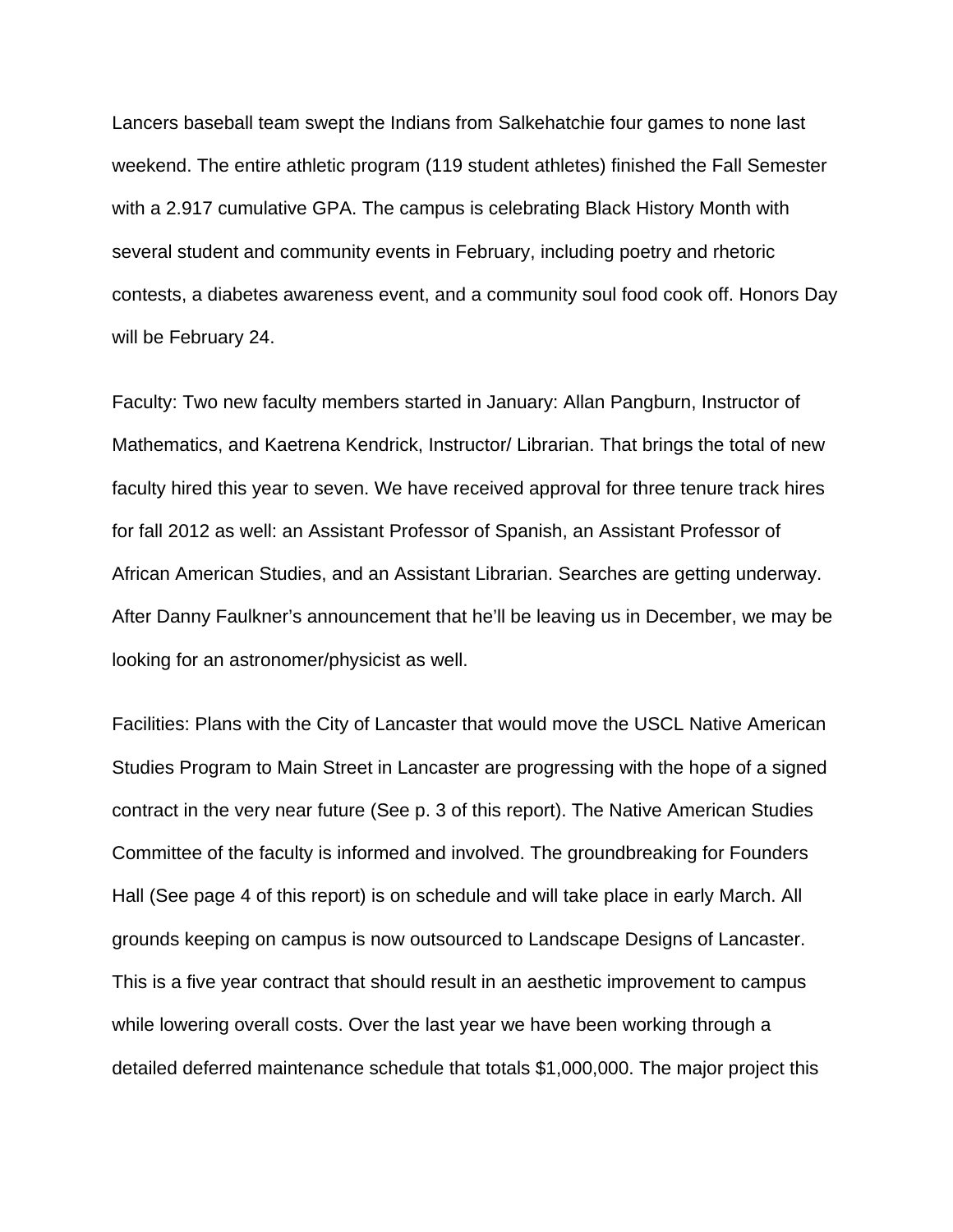year is the replacement of the Gregory HWC chiller that is over 30 years old (\$160,000) and scheduled for early March.

Community Events: Jimbo Whaley & Greenbrier will perform in the Bundy Auditorium on Saturday, February 18 and the Jefferson Starship will perform on campus in April.

Financial update: The budget situation has been helped dramatically by our enrollment increase.

Parity: For years I have complained about the inequity of state funding. It has only worsened and I will continue to complain.

#### Fall Semester, 2011\*

HDCT FTE 2011-2012 Appropriation

| Lancaster |  | 1,744 1,259 \$1,450,359 (\$1152 per FTE)            |
|-----------|--|-----------------------------------------------------|
|           |  | Salkehatchie 1,155 759 \$1,135,413 (\$1496 per FTE) |
| Sumter    |  | 1,018 775 \$2,297,158 (\$2964 per FTE)              |
| Union     |  | 492 334 \$ 560,614 (\$1678 per FTE)                 |

\*These numbers do not include the number of students working on Bachelor's degrees on our campuses since they are technically Columbia students. In the case of Lancaster, that number of students working on Columbia degrees but doing all their coursework here exceeds 130.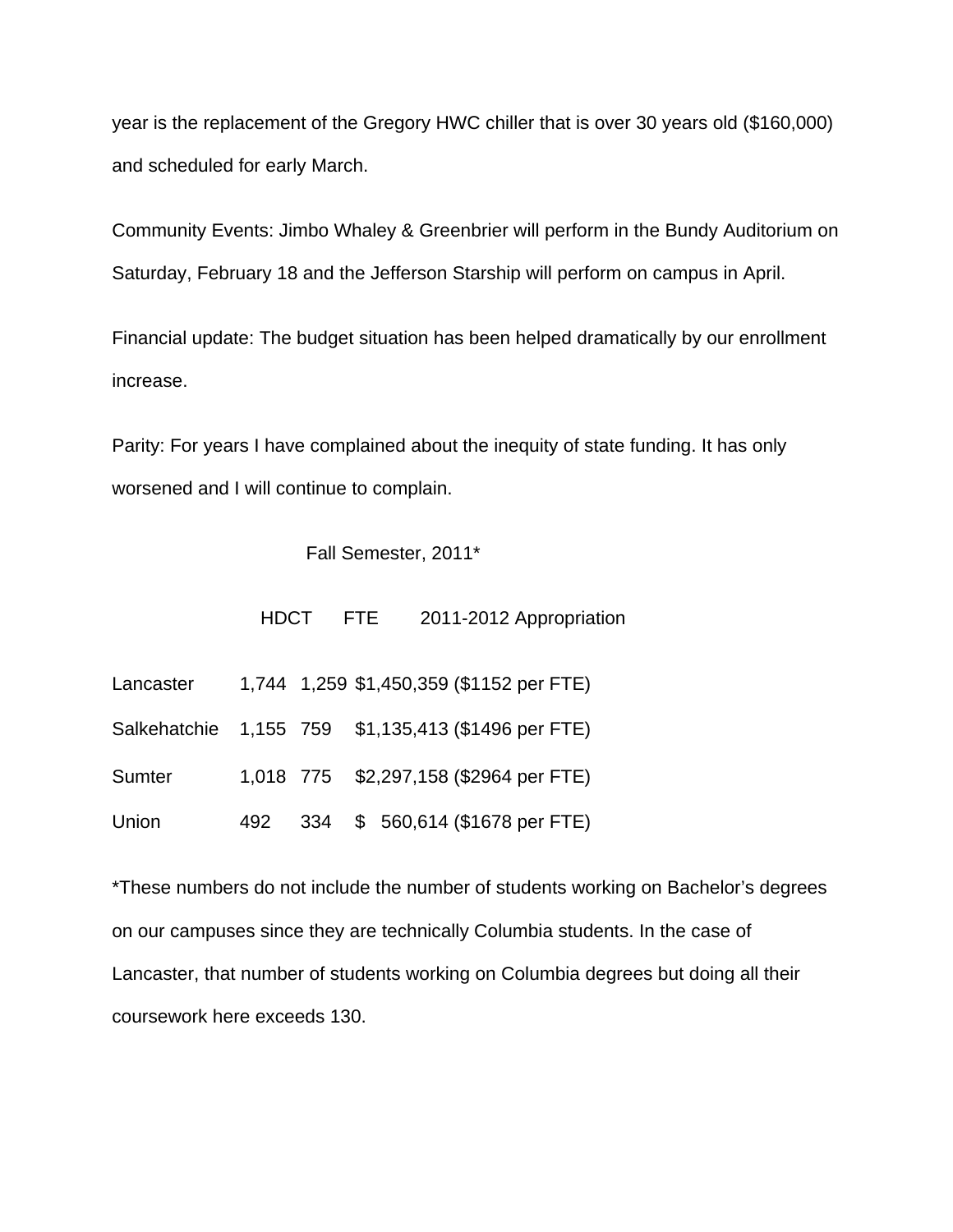A USC Lancaster student is valued at only 39% of what a USC Sumter student is. If we were funded the same as Sumter (\$2964 per FTE), the state would have to increase our appropriation to \$3,731,676, an increase of \$2.28 million.

I have attached two charts prepared by Paul Johnson, Business Manager, that are very interesting. The 1<sup>st</sup> clearly reflects the shift from a state funding model to a tuition funding model. The 2nd shows student growth.

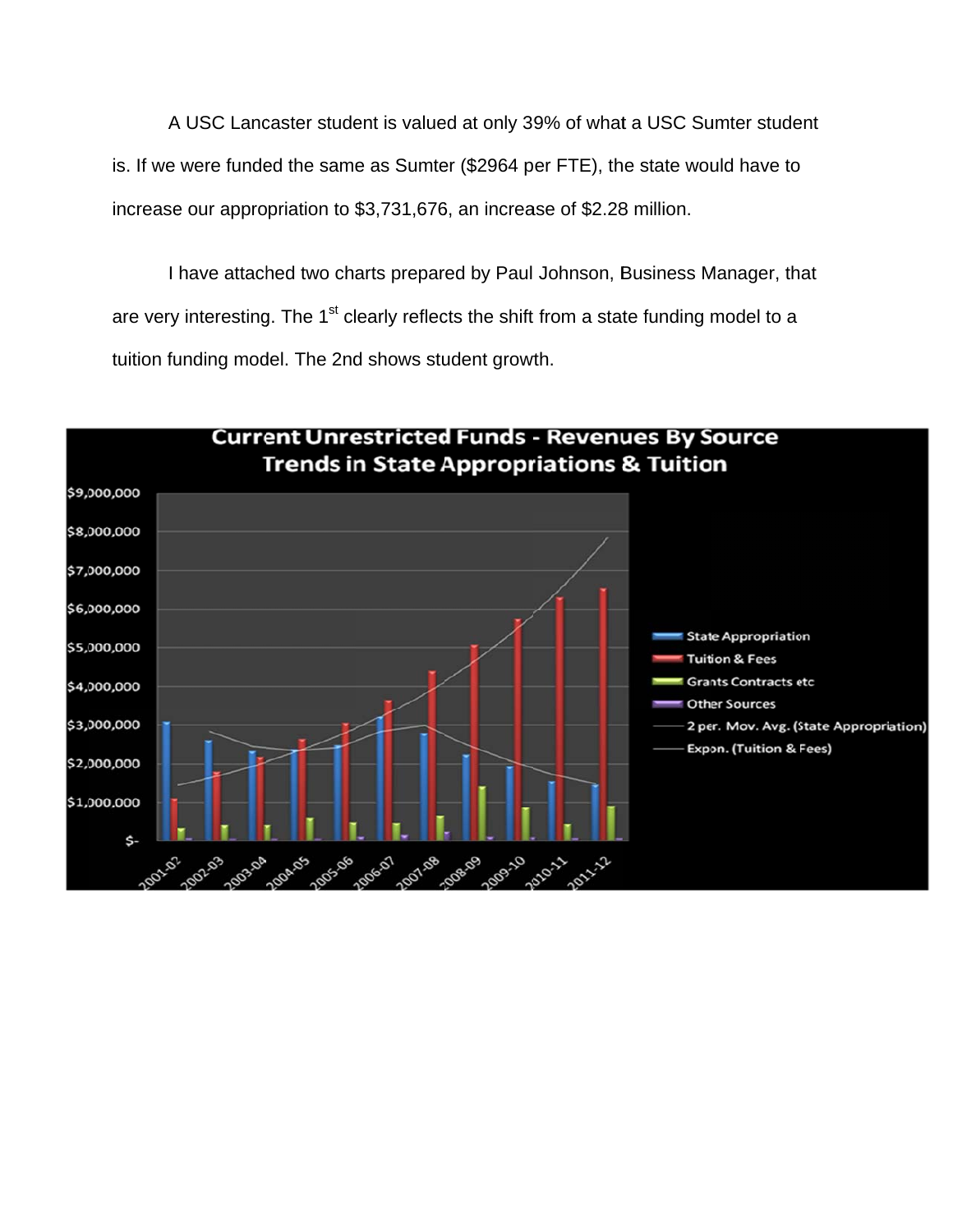

This is a n artist's d rawing of what the Native American Studies Center on Main Street could loo k like.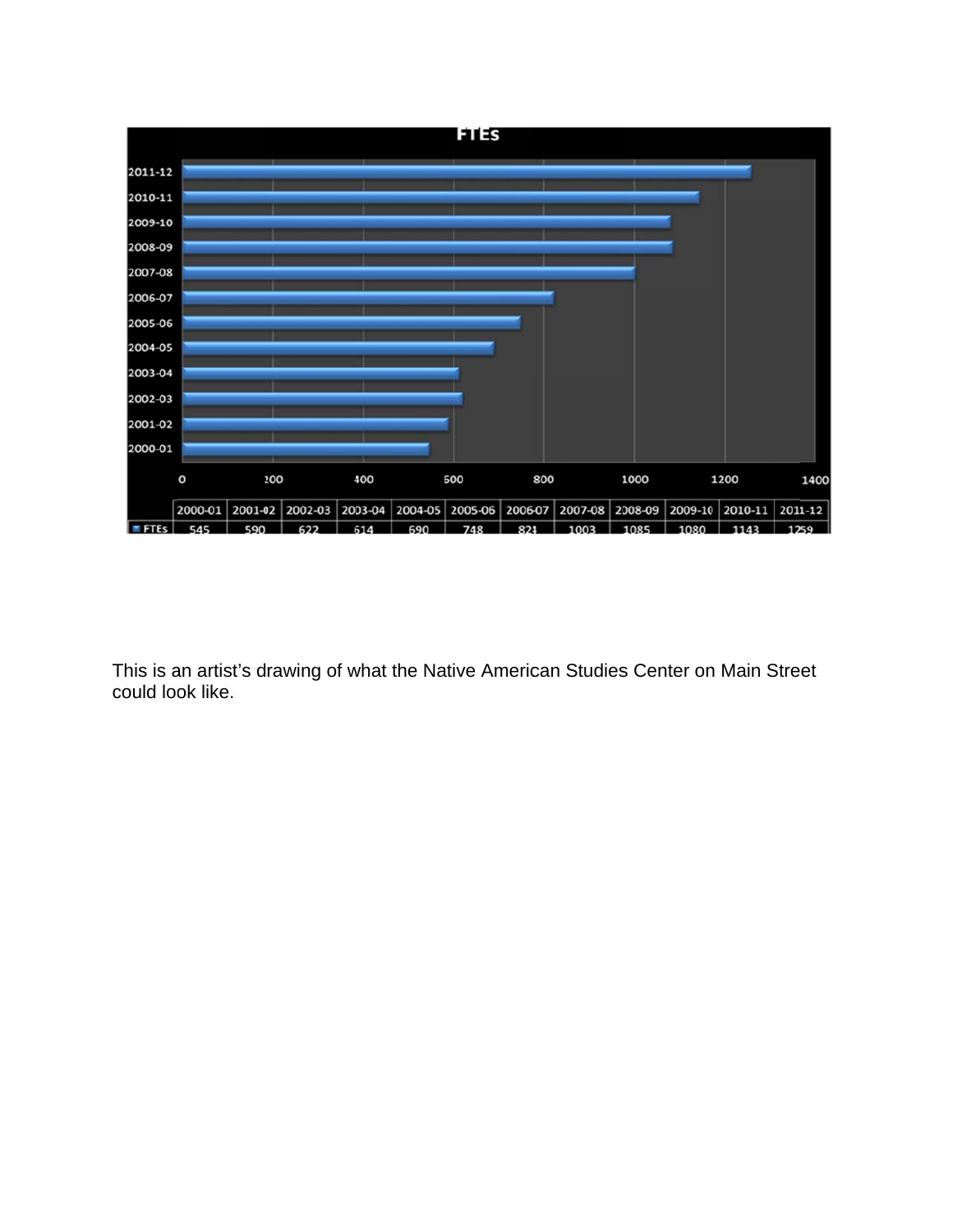

# **Ann Ca rmichael, D Dean, Salk kehatchie**:

Salkehatchie West Campus hosted the Governor's first Local Leader's Summit on February 3. The purpose of the summit was for Governor Haley to meet with local leaders and identify areas of greatest need in the community. Through her foundation, "The Original Six", she plans to provide financial assistance in communities with high unemployment. A follow up visit to "celebrate" Allendale County is scheduled for mid-March.

First Lady of the University, Patricia Moore-Pastides, visited the Salkehatchie West campus on February 2 to promote nutritional literacy with parents from Allendale and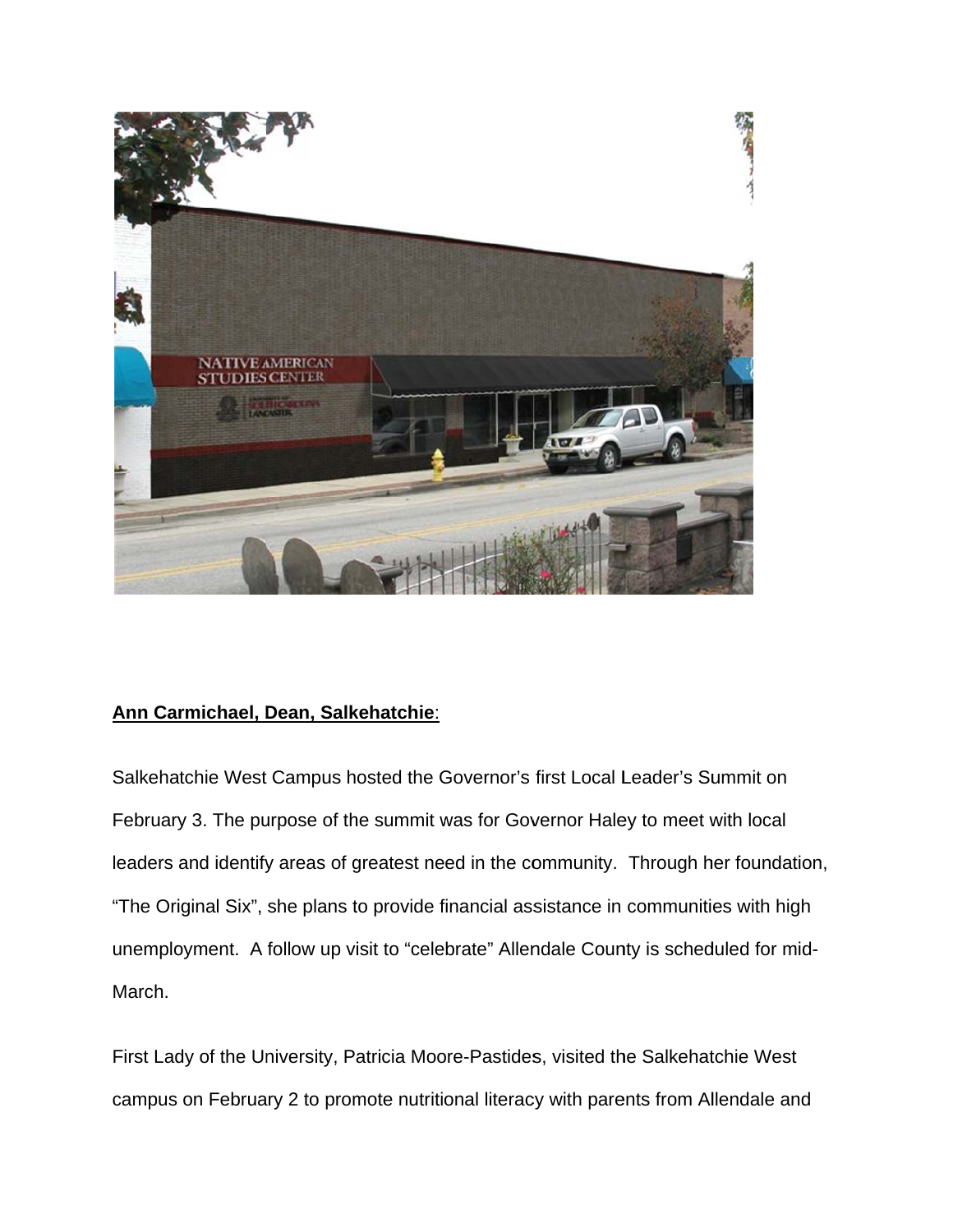Estill schools. She provided a cooking demonstration using some ingredients from her own garden. Elementary school children were treated to a visit from Cocky as part of Cocky's Reading Express, which is funded by the Barbara Bush Foundation for Family Literacy.

Dr. Carolyn Banner has spearheaded the creation of a month-long program to commemorate Black History month. In addition to guest speakers from the community, students, faculty and staff also are participating in a trivia bowl, movie day, and a talent show.

In terms of personnel, Salkehatchie is pleased to welcome Kevin Russell as the new director of finance effective March 1. Faculty searches are underway in psychology and biology for the coming school year.

The Salkehatchie basketball team and Coach Travis Garrett were recently featured on ABC Channel 4 in Charleston. The same night they were highlighted on the six o'clock news, they beat Spartanburg Methodist College, who was ranked number one in Region X! NOTE: A record number of athletes made Dean's list for Fall 2011.

Anne Rice, director of the USC Salkehatchie Leadership Institute, was recently interviewed by *CNN Money* on her thoughts regarding the local economy. Her quote appeared in the January 20 issue of CNNMoney.com.

On February 2, the multi-talented Dr. Bryan Lai donned his chef's hat and treated staff from the USC International Students Office and Salkehatchie international students to gourmet cuisine. Foods from Jamaica, Korea, Taiwan and elsewhere were served.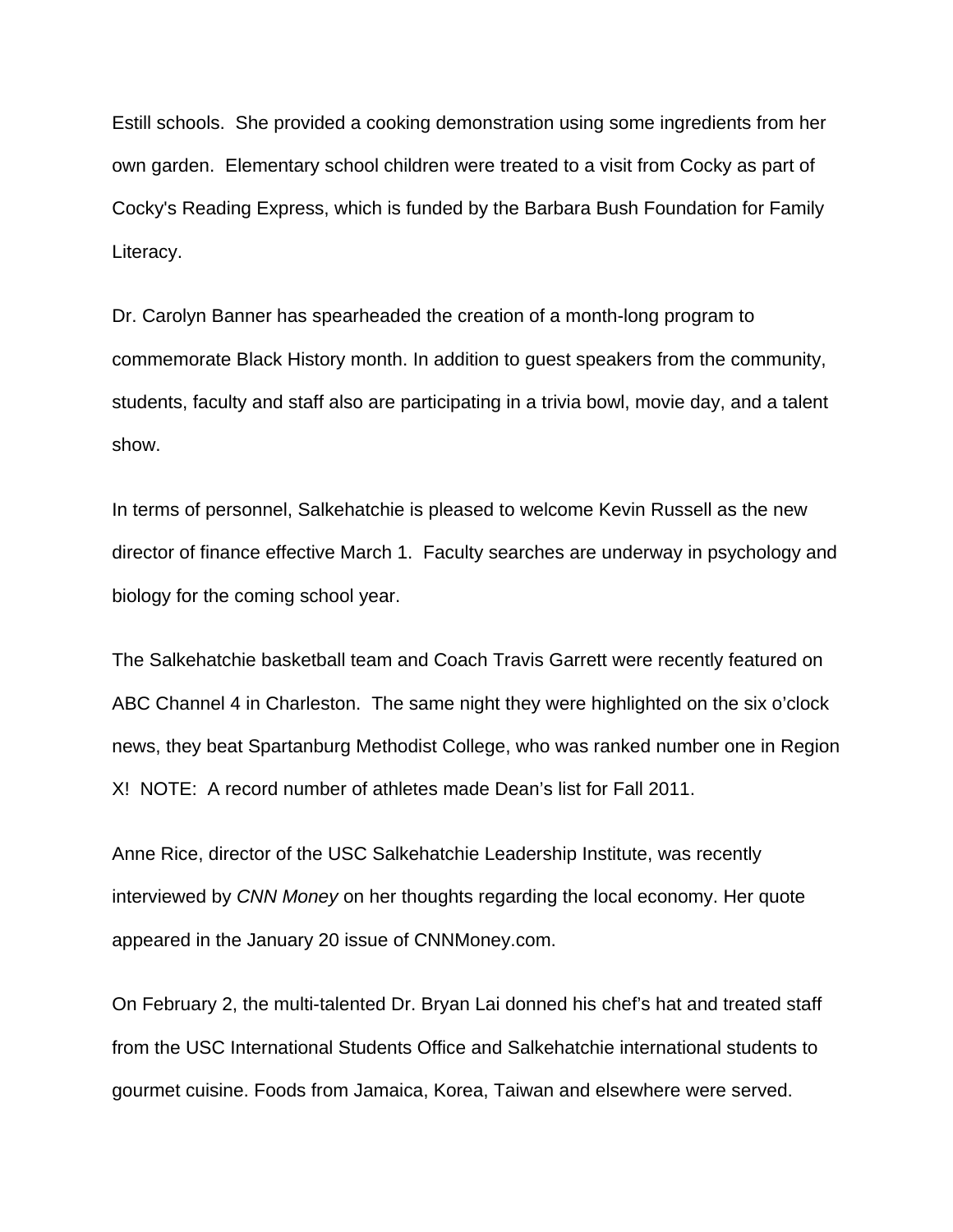#### **Les Carpenter, Dean, Sumter**

Since my last report to the Regional Campuses Faculty Senate on November 18, 2011, the economic news from the state of South Carolina continues to be grim. There also have been a number of notable events and activities at USC Sumter.

Budget: USC Sumter continues to manage very significant cuts to our state appropriations. These cuts began during the Fall Semester of 2008, which means that we are well into the fourth fiscal year of what has become known as the Great Recession. The cumulative effects of budget cuts and other recessionary issues are the worst in the nation and this state since the Great Depression of the 1930's. A loss of tuition revenue due to an enrollment decrease during the 2011-12 academic year has only exacerbated the budget management issues for USC Sumter.

Human Resources: As you already know, the General Assembly has not provided a cost-of-living pay raise for faculty or staff for the past three fiscal years. The USC Board of Trustees approved a payroll bonus, which was paid on October 31, 2011, but this bonus did not become part of the salary base for employees. Since the inception of the TERI program, 34 USC Sumter employees have opted into the program. Of those 34, 27 have already retired, one is scheduled to retire in FY 12, three in FY 14, one in FY 15, and two in FY 16. No search has begun to replace the faculty member who will retire in FY 12. Also, serious budgetary issues have necessitated that reductions in force (RIFs) be implemented for several staff members. The Dean of USC Sumter has announced his intention to retire effective June 1, 2012.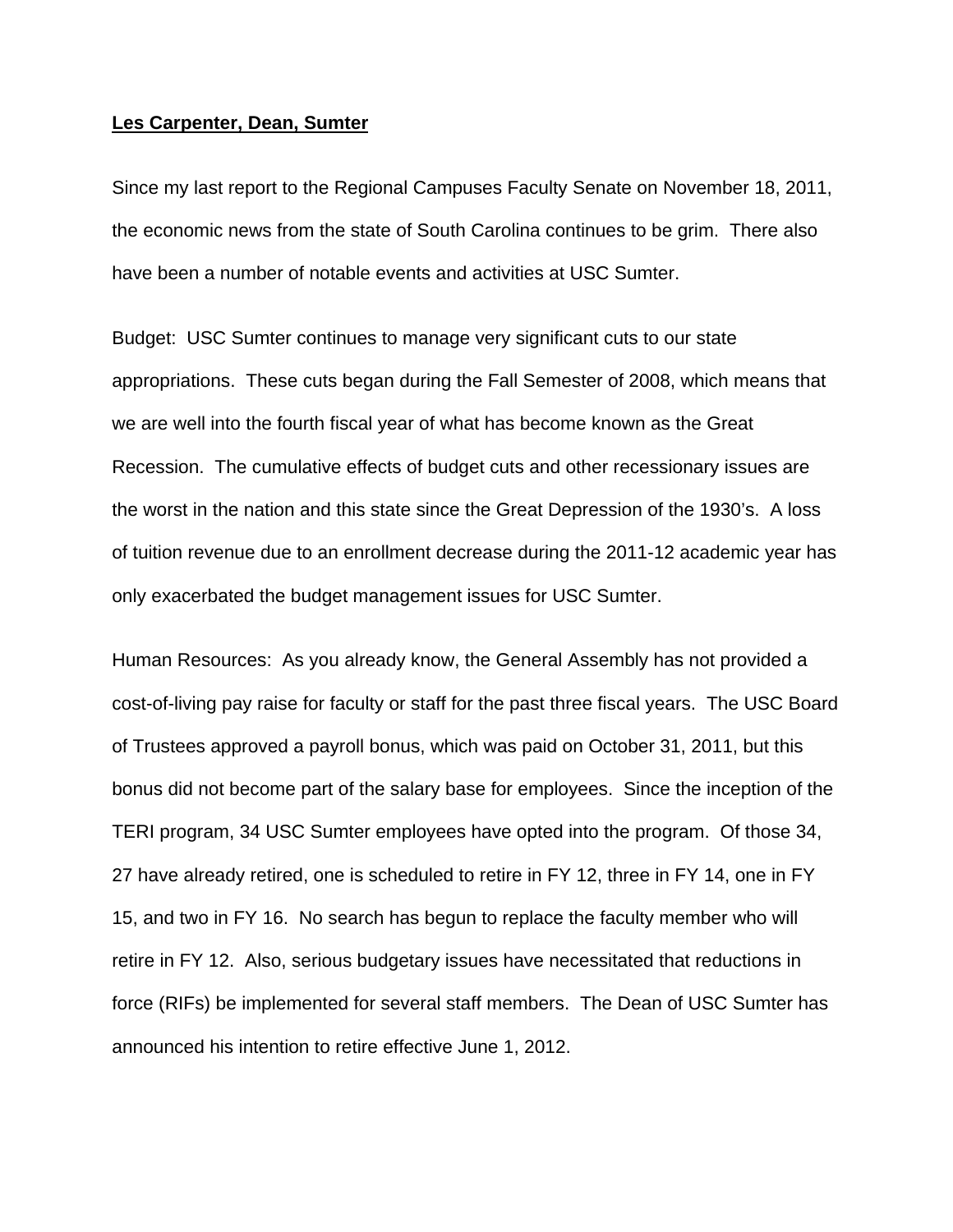Honors: Dr. Hennie van Bulck recently received notification that he has been selected as the Governor's Professor of the Year. Dr. van Bulck is the third USC Sumter faculty member to win this rigorous statewide competition, and over the years seven other USC Sumter faculty have been named as finalists in this competition.

Student Enrollments: Preliminary enrollment figures for the 2012 Spring Semester indicate a 14.69% headcount enrollment decrease compared to last year, and a 14.40% FTE enrollment decrease compared to last year. Everyone at USC Sumter continues to be displeased with these figures and trends, and everyone continues to work on five factors believed to be the primary contributors to the decreases, as was the case with the 2011 Fall Semester.

Student Activities: During the 2012 Spring Semester, USC Sumter's new Head Basketball Coach, Mr. Adam Wainwright, continues to work with the Men's Basketball Team and Women's Basketball Team, both of which have proven to be competitive in their first year of competition in Region 10 of the NCJAA. USC Sumter's Baseball and Softball Teams will begin scheduled completion soon. The Baseball Team, in its fifth year of competition, enjoys a very high preseason national ranking. All of USC Sumter's intercollegiate athletic teams look forward to the friendly but spirited rivalries with teams from other USC Regional Campuses.

Faculty Workload Adjustments: Following the adoption of a Faculty Workload Adjustment Plan for USC Sumter, the 2008 Fall Semester marked the implementation of the first phase of this Plan for all junior tenure-track faculty members, as well as selected senior tenured faculty members identified as "productive scholars." At present,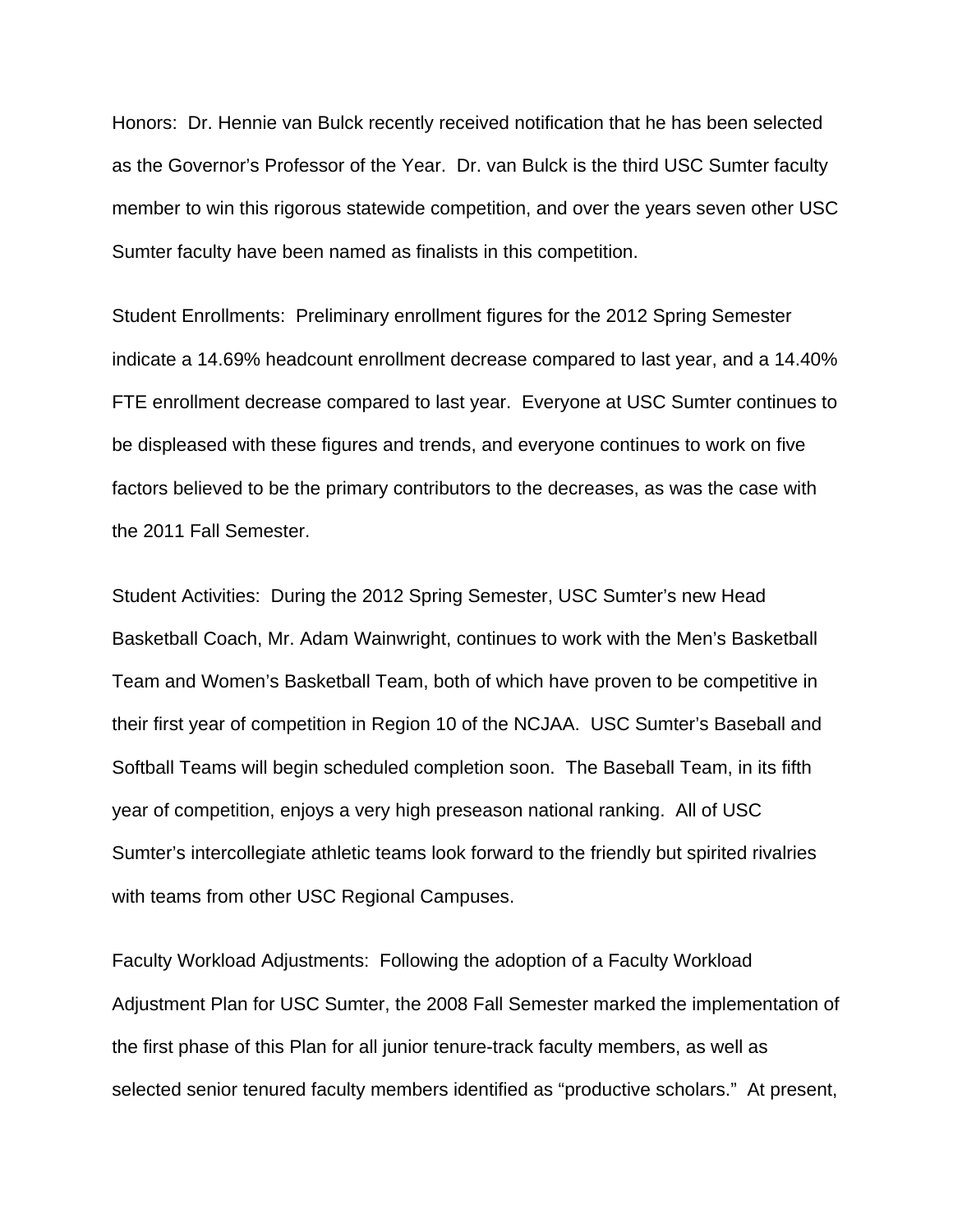fifteen (15) of USC Sumter's tenure-track faculty are benefiting from this teaching workload adjustment. The second phase of adjusted teaching loads for these two groups of faculty was originally scheduled to be implemented during the 2009-10 academic year, but instead was delayed for three years due to budget cuts. Due to the continuing bad budget news, it has been decided that these adjustments will be ended at the end of the 2012 Spring Semester.

Professional Travel: At USC Sumter, since the beginning of budget cuts in 2008 Fall Semester, a strategic decision was to protect professional travel funds as "mission critical" for faculty who are either presenting papers, serving on panels, or whose presence is expected as an elected officer in the professional association. All other professional faculty travel must be approved on a case-by-case basis against the "mission critical" standard. However, due to the continuing bad budget news, the professional travel budget in USC Sumter's operating budget was frozen in late November 2011. The remaining sources for faculty and staff professional travel at USC Sumter are two endowed funds administered through the Sumter Partnership of the USC Educational Foundation.

Capital Improvements: A new Instructional Laboratories Building continues to be the top priority for new buildings for USC Sumter, and currently is ranked #14 on the statewide list of capital projects for higher education. 2012 is the twelfth year since the General Assembly passed the last capital construction bond bill – the longest span without a capital bond bill in anyone's memory. In light of the extremely bad budget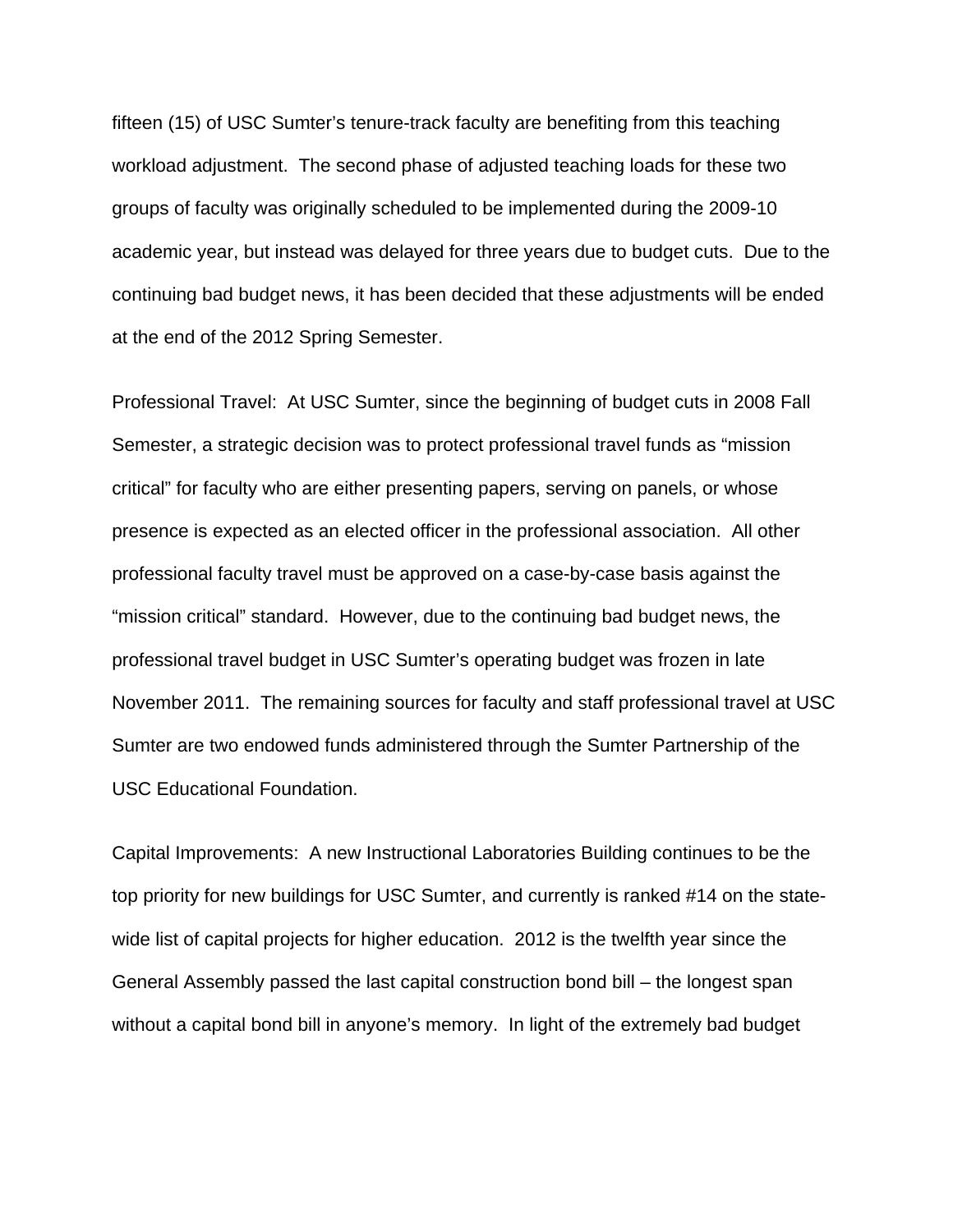news for FY 12, it is very unlikely that a capital construction bond bill will be passed during the 2012 Session of the General Assembly.

#### **Steve Lowe, Interim Dean, Union:**

Faculty Searches: Finalists for the position of Assistant Professor of Psychology are being interviewed. We have completed the search for a Biology lab Teaching Associate, who will start in August. We cancelled the search for a Teaching Associate in Chemistry. We will be assessing future needs during the rest of this semester, with plans (based on enrollment and budget) to hire at least one new tenure-track faculty member each year until Fall 2015. If we are successful at that pace, and barring any attrition, USC Union will reach 15 faculty members by fall 2015, nine of whom will be tenured or on tenure track.

Enrollment as of February 10 is 564 in headcount (-6.47%) and 378 FTE (-4.88%).

Athletics: The Fighting Bantams are back! USC Union has started a club baseball program through the National Club Baseball Association. We are looking at starting softball soon after the baseball team takes the field in spring 2013.

Facilities: Construction is complete on the new library classroom/ computer lab and several classes are being held in it this semester. The next phase of work on the new bookstore and student center is underway. Plans for demolition should be finalized soon. We will be painting and replacing carpet in the library, hopefully during spring break, but more likely in May. We are looking at the cost of adding a workout facility and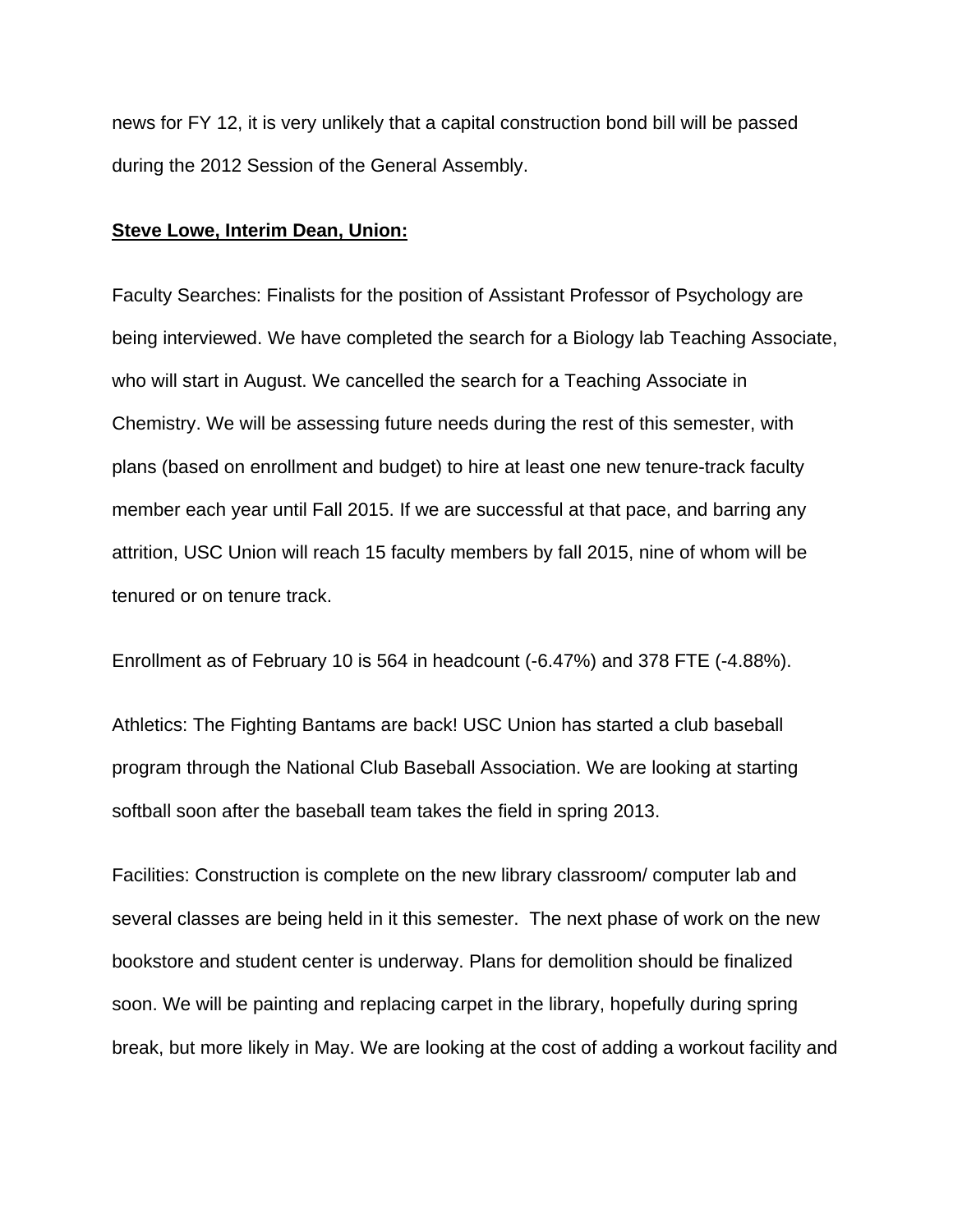locker rooms to Truluck Gym. The city of Union, through a grant, has installed two electric vehicle charging stations on our property.

Retention efforts: Several new retention efforts are underway, or will be by Fall 2012: We are working with Union County Adult Education to provide students with developmental help in English and Math. These courses use approved developmental curricula, but are not for USC credit. Currently 7 students are in this program.

This fall, we will begin cohort, or learning community, scheduling. Students in four different cohorts will take four courses together: English, Math 111, UNIV 101 will be common to two schedules, with a variable fourth course. The other two blocks will have CSCE 101 and English, with either Chemistry and History or Biology and Speech as the complementary courses.

Campus Events: We will be holding a Miss USC Union pageant to benefit the Alzheimer's Association on March 3. The second annual Upcountry Literary Festival will be held on March 23 and 24, 2012.

--End of Dean's Reports—

Minutes for the November 18, 2011 Regional Campuses Faculty Senate were approved.

#### **Reports from Standing Committees**:

**Rights and Responsibilities, Danny Faulkner, Lancaster:**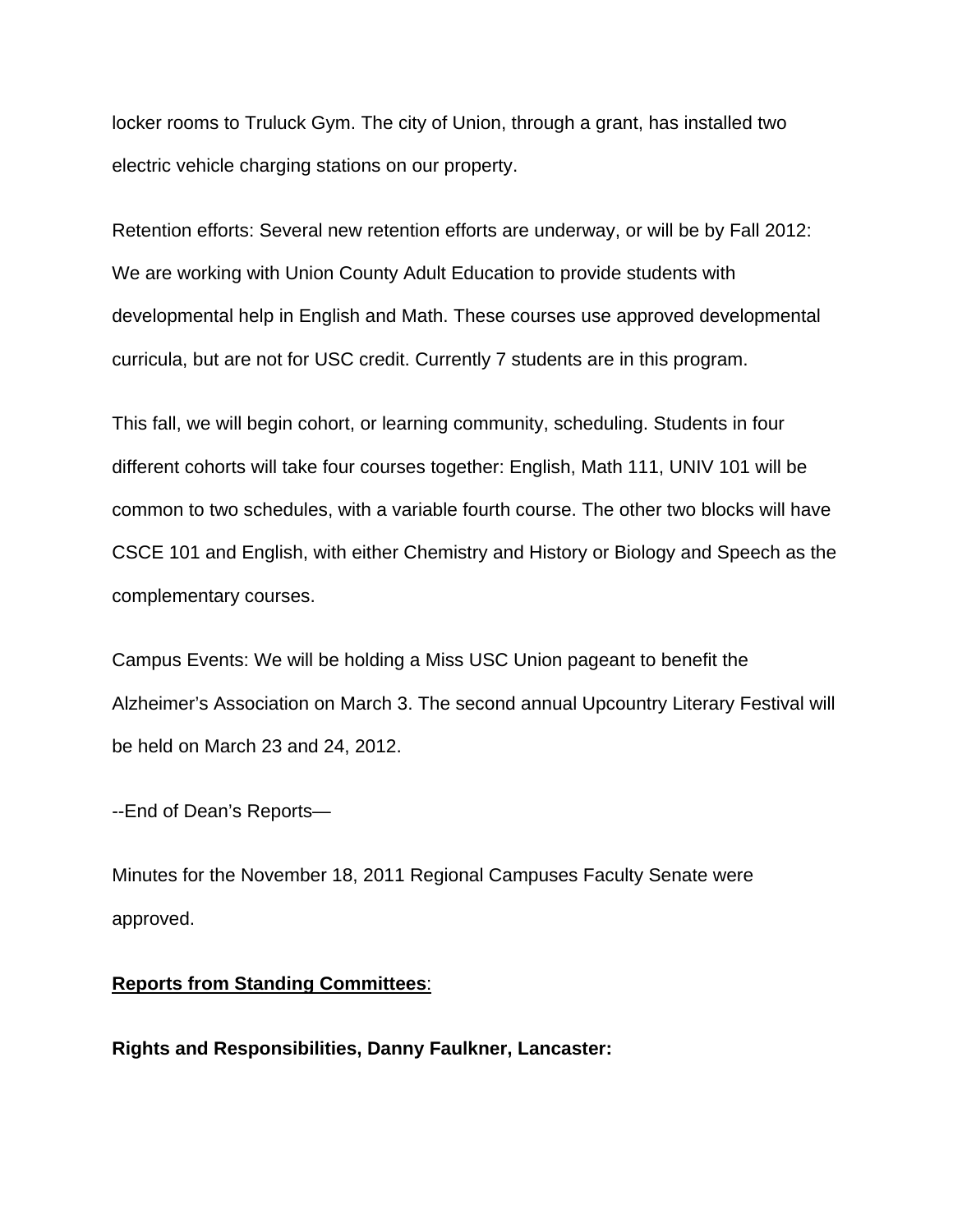3 motions new today to present. Two items discussed in our committee:

Changes to manual and keeping it updated has always been a problem. Chris Plyler suggested a new officer for the senate. We have worked out some details. Person should work with Chris's office on changes to the manual; should be elected by the Senate; not necessarily a senator; 3 year term, not term limited; meet regularly with the R&R committee; report to senate on progress and receive administrative support from Chris's office.

List of peer institutions with purpose of suggesting institutions for peer review. Would like to collate and make available. Make clear this is not a mandated or exclusive list, but a suggested list.

Motion 1: Ruled substantive; suggested by legal department. Under grievance committee meetings, suggested we strike the word "sworn" it is a manual change and believe it should be ruled substantive.

The next 2 are non-substantive, we believe. The first is coming under compliance with current law, regarding retirement. What we have in the manual is "30 years" in two places and as many of you know that should be 28 years and has been for some time.

The next motion regards T&P process. A timeline, with deadlines, step 1, 2, etc. We move the Senate adopts this T&P timeline and place on the faculty resources site under Faculty Resources, so we can vote on these 2 if ruled non-substantive.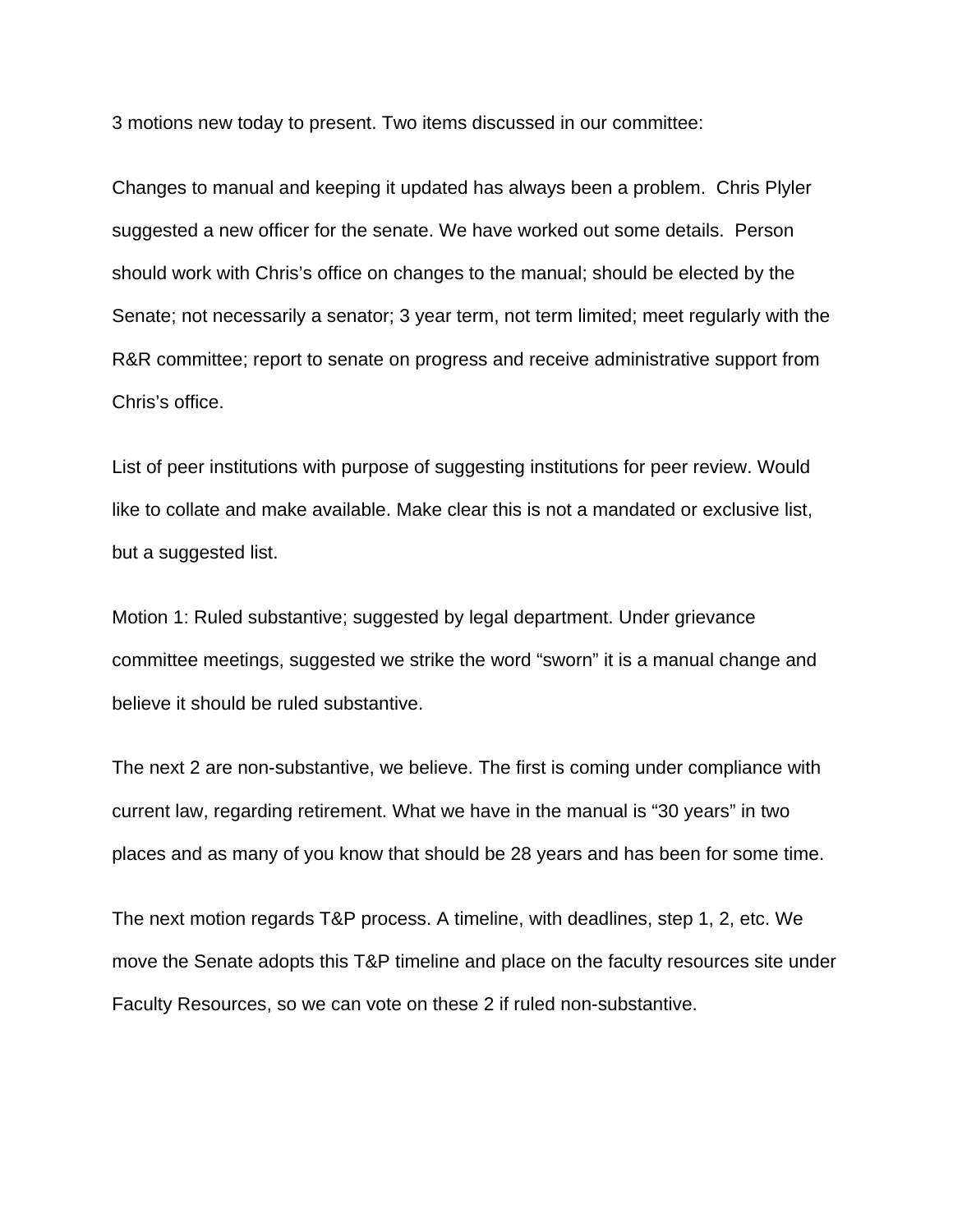We also have a motion ruled substantive from last time we will vote on today under new business. This deals with what the process should be when a local campus does not have enough faculty to make up a local T&P committee. [Motion was read]: "We move that, on page 30 of the RCFS Manual, after the sentence which reads: 'Campus tenure and promotion committees will request participation of faculty from other regional campuses if necessary to form a quorum,' that the following sentence be inserted: 'In the event that a campus cannot provide at least three members for its local Tenure and Promotion Committee, additional members shall be appointed by the Regional Campuses Faculty Senate Committee, in consultation with members fo the local committee and the Vice Provost and Executive Dean for Regional Campuses and Extended University.'"

## **Welfare committee, Chris Bundrick, Lancaster:**

3 issues on agenda. Discuss T & P workshop from January and evaluations. Several small changes we plan to make for next year.

Discussed faculty job satisfaction survey which should be available soon. It's a revamped survey and should be more user friendly and convenient.

Duffy award candidates: We looked at all applications and came to a decision. The winner will be announced in April at Lancaster.

## **System Affairs, Carmela Gottesman, Salkehatchie:**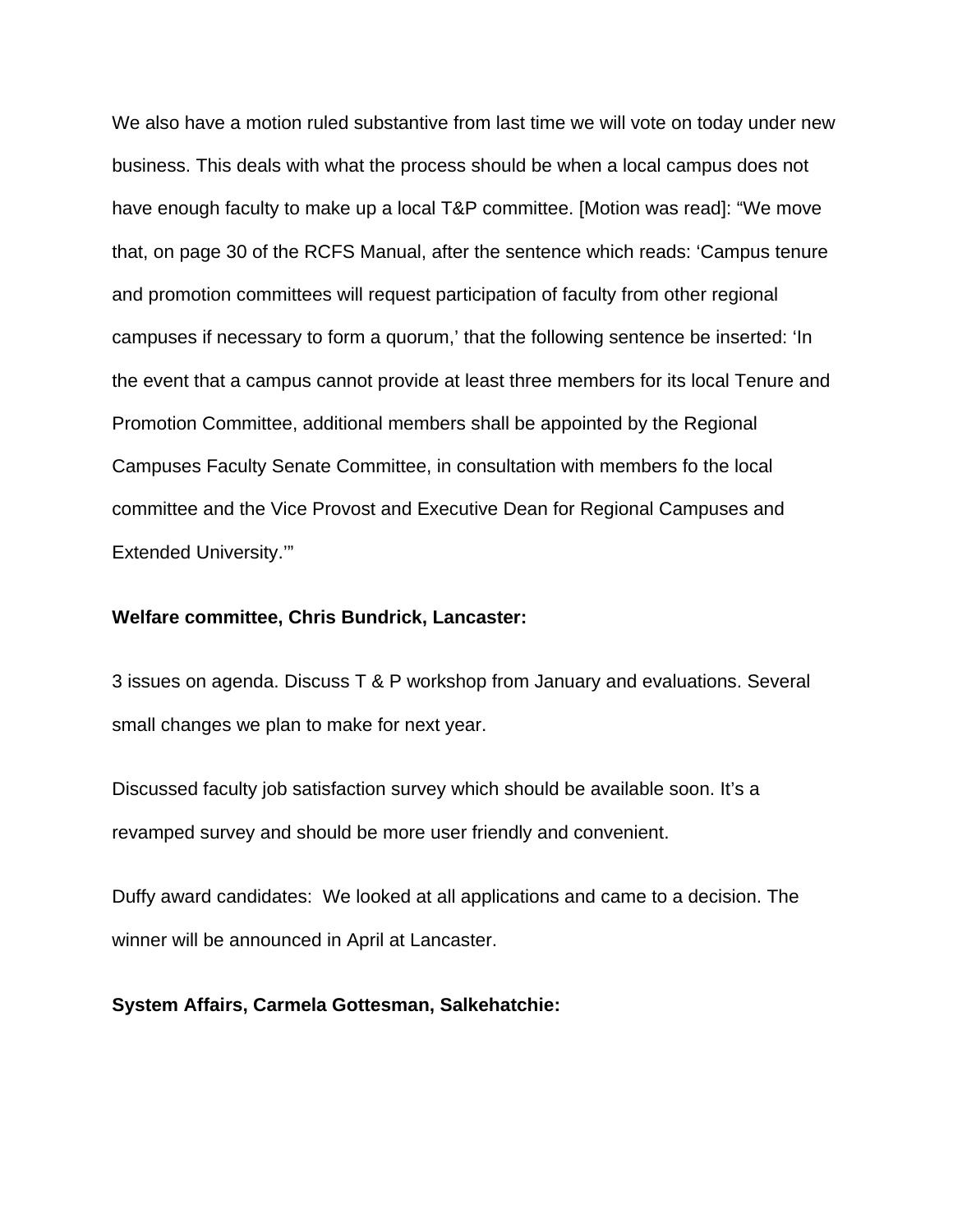Committee is working on two major issues: First is the revision of the issue of grade forgiveness policy, to allow student to earn grade forgiveness at another campus besides same campus. I do want to mention that we thought the reason we thought this policy was written was because Columbia maybe didn't trust the other campuses; but in looking into this I have learned this is not the case. At other campuses, particularly the senior campuses, the course descriptions or course designators are not uniform. So this creates obvious problems for grade forgiveness. Under new business we suggest a change to the policy: "Be it resolved, Regional Campuses Faculty Senate is in agreement with the proposed change in the wording to existent grade forgiveness policy and encourages Columbia Senate to pass this new wording for the policy: Under the grade forgiveness policy, the forgiven and repeated class must be taken at the University of South Carolina- Columbia campus or a regional campus."

Second thing is the academic dashboard. We are brainstorming and coming up with ideas; in general looking at dashboard as a T&P file for campus, with additional administrative information, such as student-teacher ratio, etc.

#### **Executive Committee-- Chris Nesmith, Extended University**

Met Jan. 27 after general faculty meeting. Discussed charges to committees, and met today and discussed appointments to Columbia Faculty Senate. Also, we have a slate of officers for 2012-13 to present at next meeting. You may also bring forward nominations from floor.

### 2012-13 Officers Slate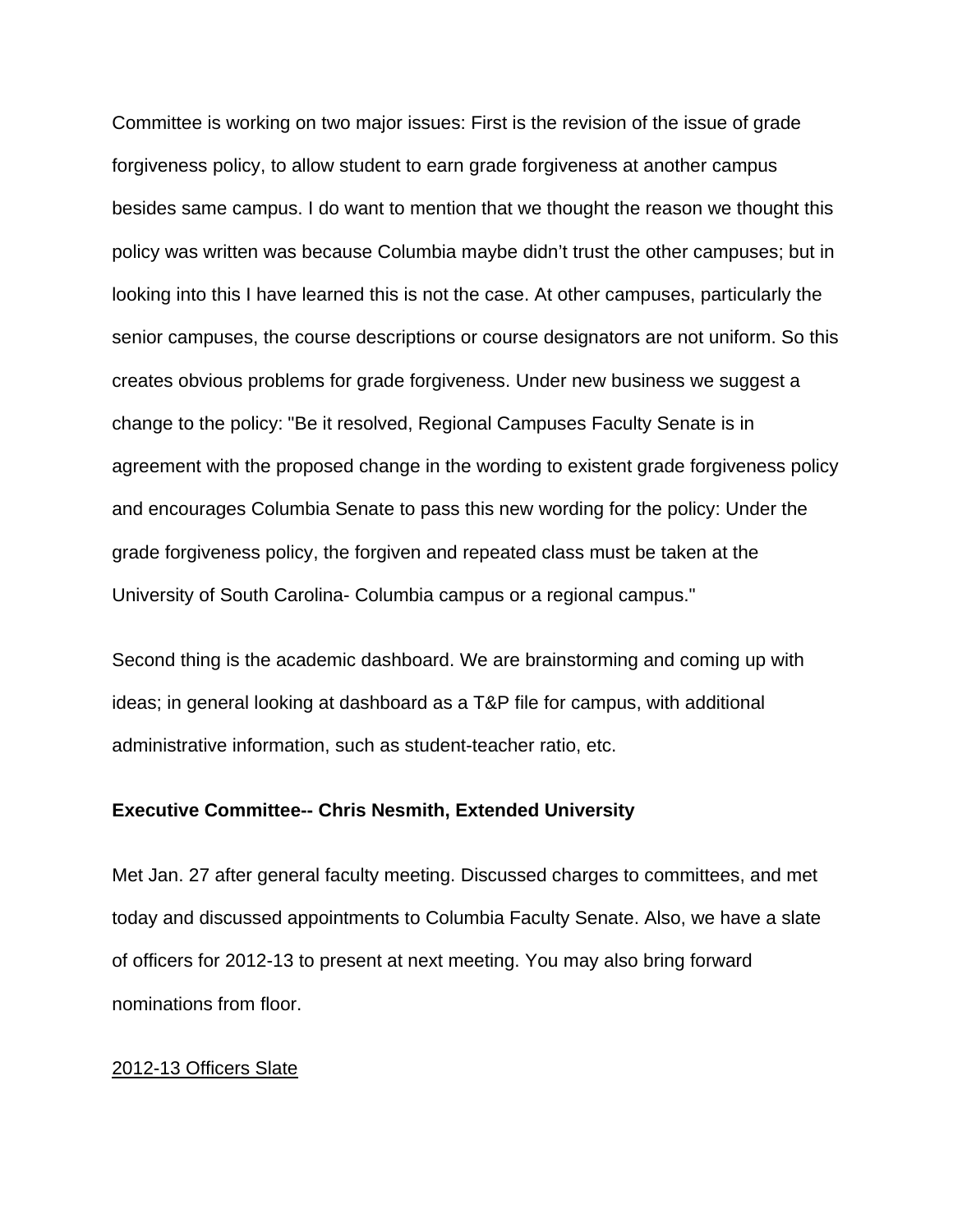Chair: Bruce Nims

Vice-chair: Chris Nesmith

Secretary: Jolie Fontenot

Past-chair: Sarah Miller

At large: Hennie Van Bulck

We also have a resolution to discuss and present under new business. Thank you.

#### **Committee on Libraries—no report**

## **Curricula and Courses Committee—Robert Castleberry, Sumter**

The Committee meets on a monthly basis to consider changes to the curriculum. I usually get an electronic copy of the agenda before each meeting, and I forward it to contact people on each campus. If you would like to get a copy of the agenda, please email me so I can add you to my contact list.

If any of the contact people on our campuses have concerns about the proposed changes, I can bring those concerns to the attention of the Committee. Any Committee decisions are merely recommendations to the Faculty Senate, and changes are not final until the Senate approves them. The results of the Senate's actions are posted on its webpage.

So, how many graduate students does it take to change a light bulb?....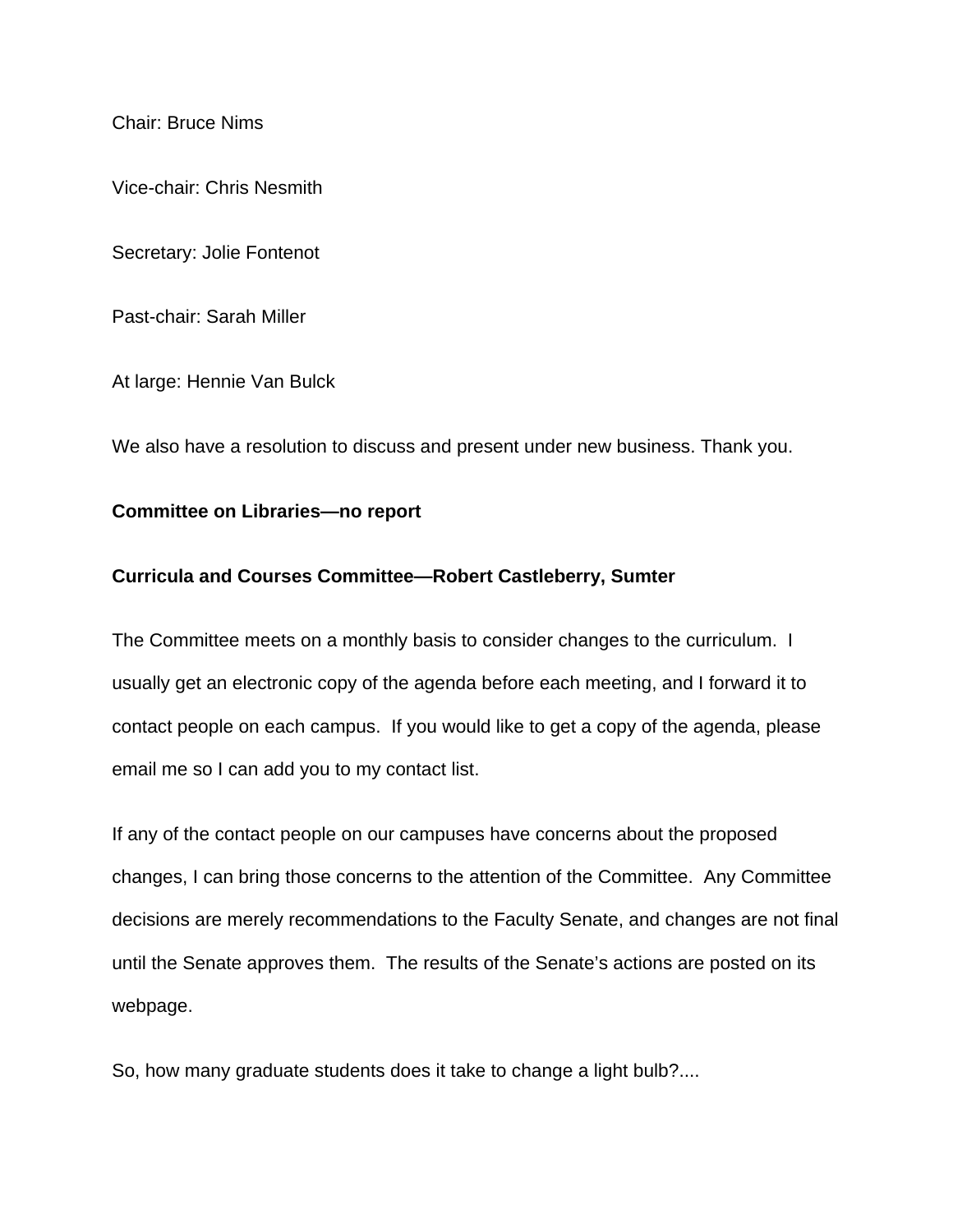Only one, but it will take, like, nine years.

Which I thought might be a good segue to talking about Carolina Core. While it seems that we have been working at this forever, we are nearing the point where the Core will be a full-fledged reality. In our last meeting the Committee approved the new wording about the Core for publication in the Bulletin. The old paragraph talking about the General Educational Requirements will be replaced with a table describing our new Core Learning Outcomes (which will be identified by acronyms). We also approved some courses to satisfy specific Core requirements. This is only the beginning of the course proposals we will consider. Furthermore, once this initial phase has been mostly completed, the changes to specific majors will have to be processed.

I suggest to you again that I don't think we (the Regional Campuses) have done an adequate job of getting engaged in this process. We do have good representation on the Core Committee, and we do have administrative links that allow us to review proposals from the various departments, colleges and schools. Recently I received and email asking for comments about the proposal concerning Psyc 101. All of this is a good thing. However, we can't seem to get beyond reacting to what others propose as opposed to getting involved in the original discussions that lead to that proposal. Thank you.

**Faculty Welfare—no report .**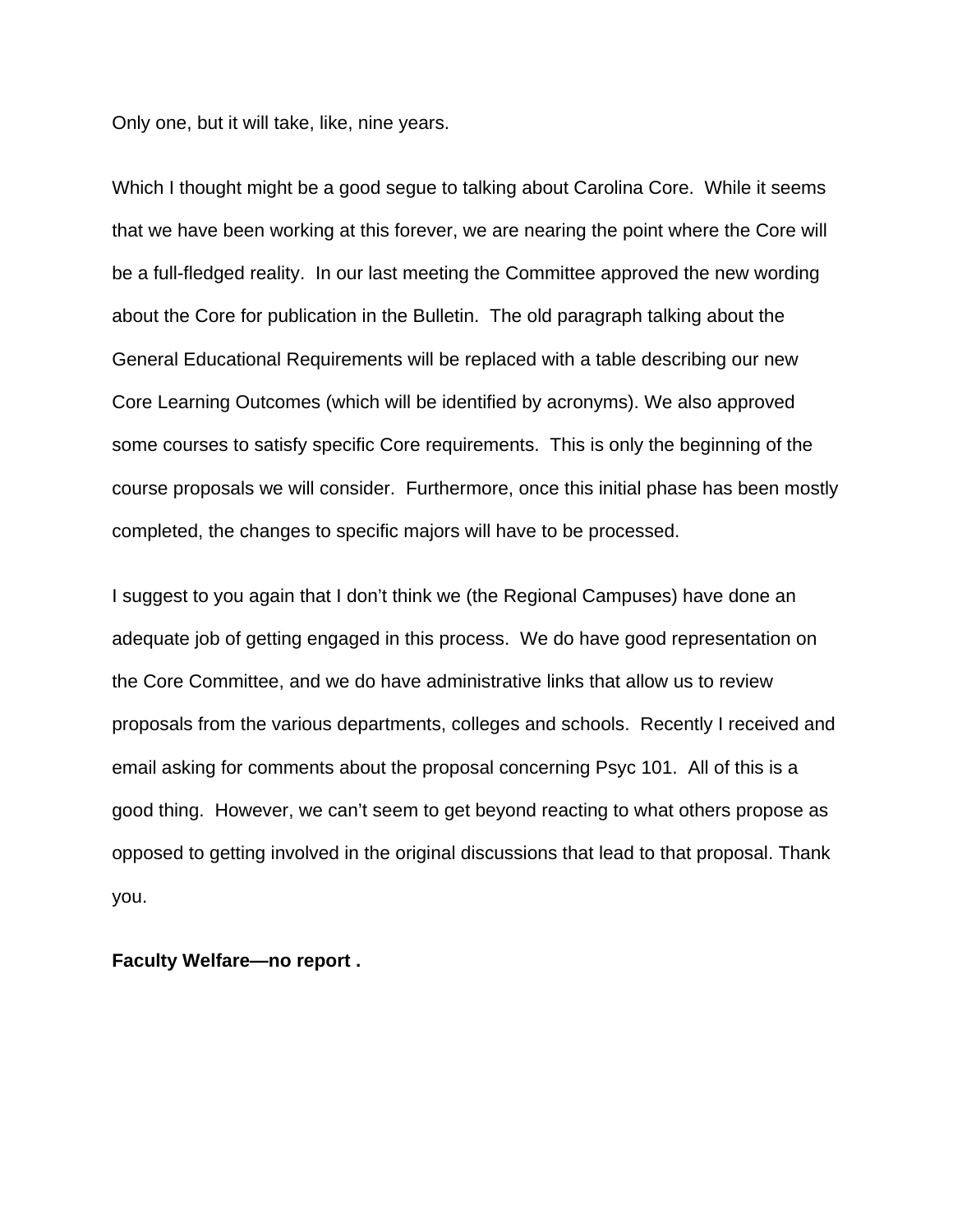**Sarah Miller:** Janet Hudson has agreed not only to sit for election this April but to fill out the rest of this semester as there was some confusion on who should be on that committee.

## **Research and Productive Scholarship—no report**

**Board of Trustees Liaison—no report**

**Provost's Advisory committee—no report** 

**Conflict of Interest—no report** 

### **Unfinished Business**

**Rights & Responsibilities—Danny Faulkner**: Motion from February meeting: Motion to clarify procedure for make-up of local campus Tenure and Promotion Committee. On page 30, under makeup of local T&P committee, after the sentence which reads: "Campus tenure and promotion committees will request participation of faculty from other regional campuses if necessary to form a quorum," we wish to insert the sentence: "In the event that a campus cannot provide at least three members of its local Tenure and Promotion Committee, additional members shall be appointed by the Regional Campuses Faculty Senate Executive Committee, in consultation with members of the local committee and the Vice Provost and Executive Dean for Regional Campuses and Extended University."

No discussion. Motion passed.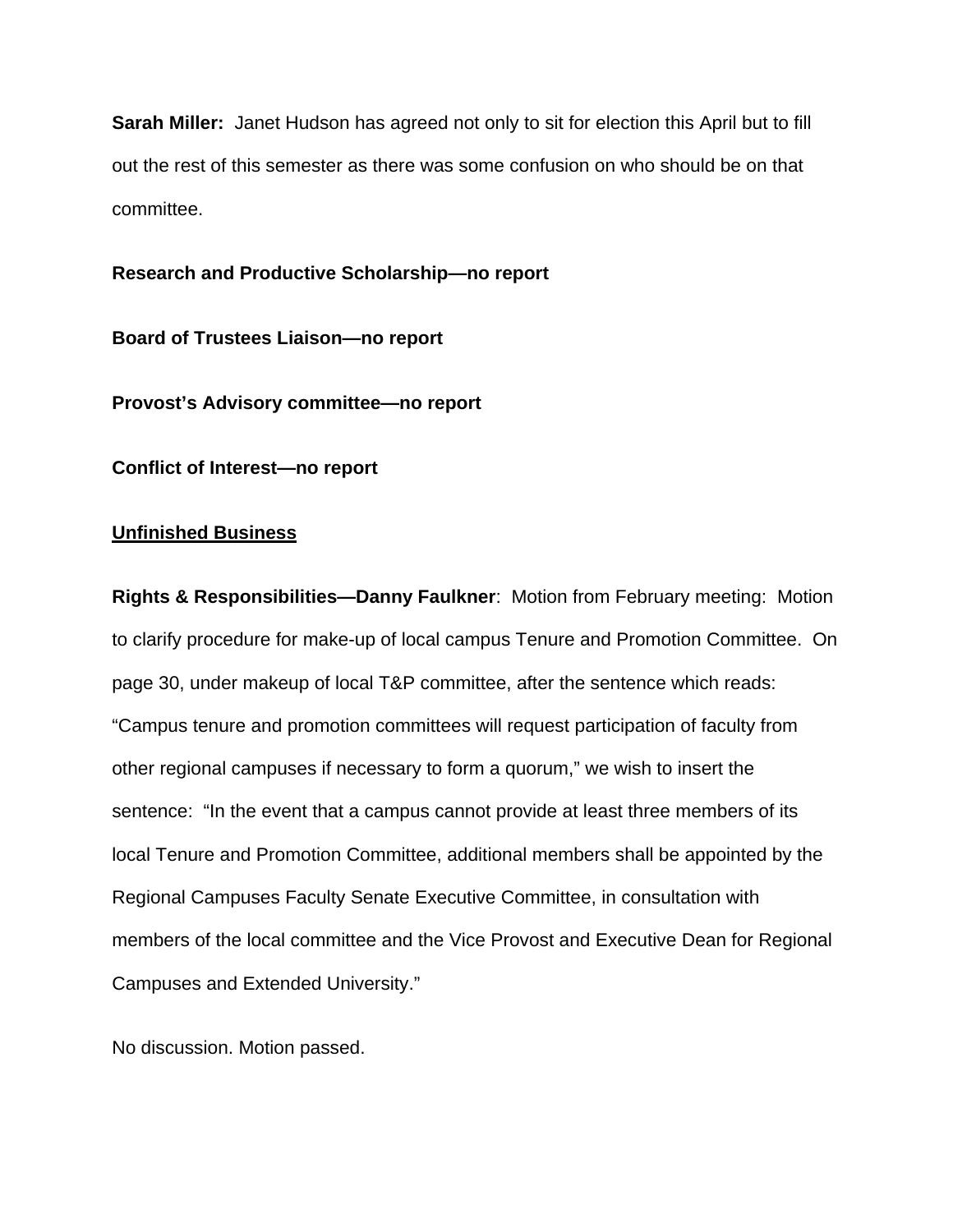## **New business:**

# **Rights & Responsibilities –Danny Faulkner**:

Motion 1:

Move adoption of the language change recommended by the Legal Department on p. 39. This is a substantive change. Will be voted on in April meeting. (See appendix of the minutes.)

Motion 2:

Move adoption of the language change recommended by the Legal Department on p. 67. This is not substantive since this it is change to comply with current law. (See appendix of the minutes.)

Motion ruled non-substantive. No discussion. Motion passed.

Motion 3:

We move the adoption of the distributed Tenure and Promotion Process timeline be placed on the RCFS website under faculty resources and faculty manual. (See appendix.)

Ruled non-substantive. No discussion. Motion passed.

# **System Affairs—Carmela Gottesman:**

Resolution "Be it resolved, Regional Campuses Faculty Senate is in agreement with the

proposed change in the wording to existent grade forgiveness policy and encourage

Columbia Senate to pass this new wording for the policy: Under the grade forgiveness

policy, the forgiven and repeated class must be taken at the University of south

Carolina- Columbia campus or a regional campus."

Motion passed.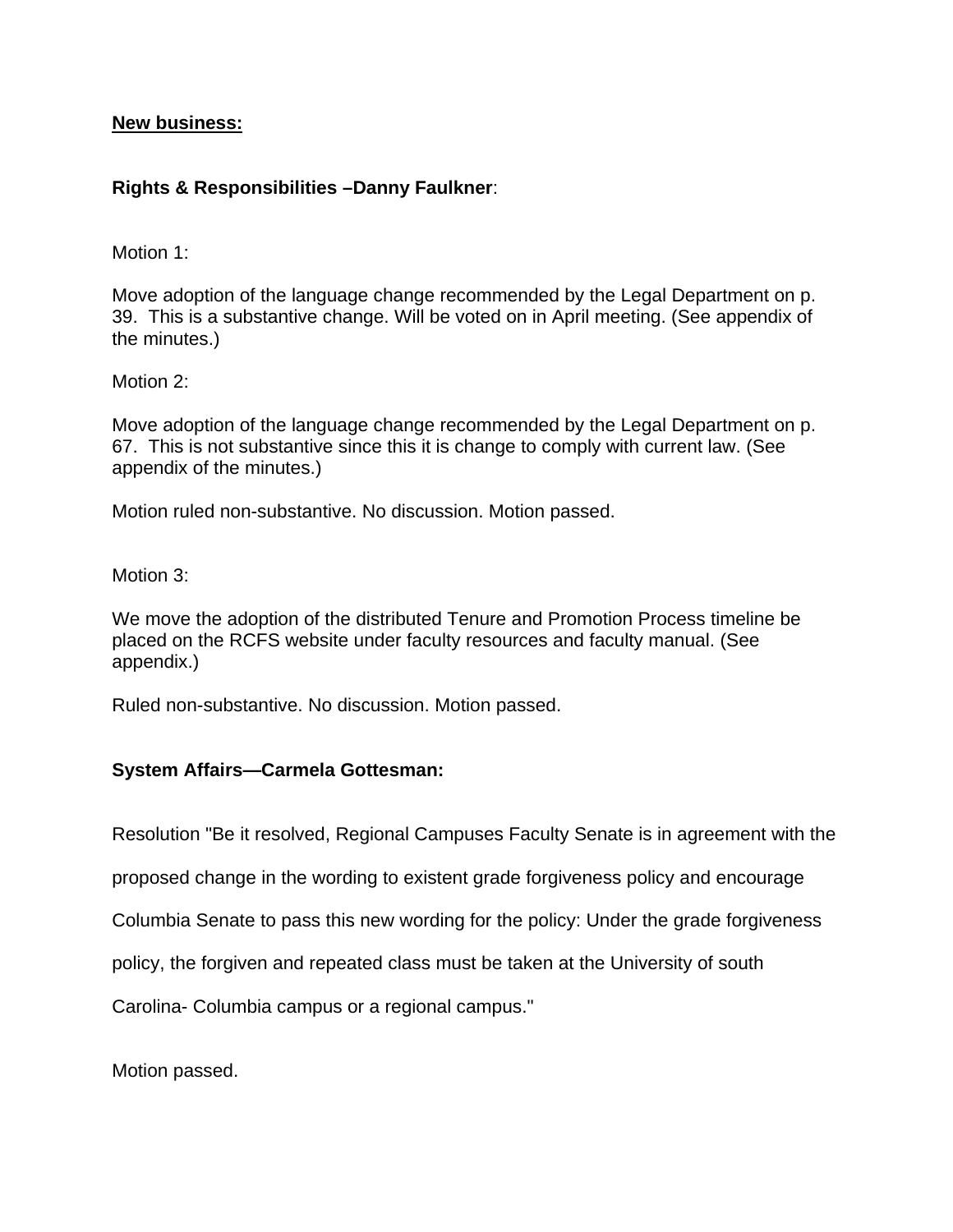## **Executive Committee—Chris Nesmith:**

We have a resolution regarding Palmetto College and the new leadership proposal. In response to Jan. 27 meeting and Provost's comments today. We feel it is important to let our voice be known, and soon, if we are to act at all.

Resolution reads: "Whereas PC is a new academic proposal affects all Regional Campuses and Extended University faculty; and whereas part of that proposal is a call for a new organizational structure; and whereas such a transition from the existing organizational structure will create challenges; we believe that these challenges will be best met through consistency and continuity with our current leadership and organizational structure."

Discussion ensued over the wording of the resolution. Consequently the motion was ruled substantive by the chair. After some further discussion, the desire to put forth something before April was reached by consensus. Senator **Andrew Kunka** proposed a resolution that: "The Faculty Senate urges the Provost and President who are making decisions about Palmetto College, to seek the input of Regional Campuses Faculty Senate on issues involving leadership of Palmetto College."

The motion was seconded. Discussion ensued on the wording of the resolution. Final version of the resolution put forth:

"The Regional Campuses Faculty Senate urges the President and Provost to include Regional Campuses Faculty Senate representation throughout the process of determining the leadership and organization of Palmetto College."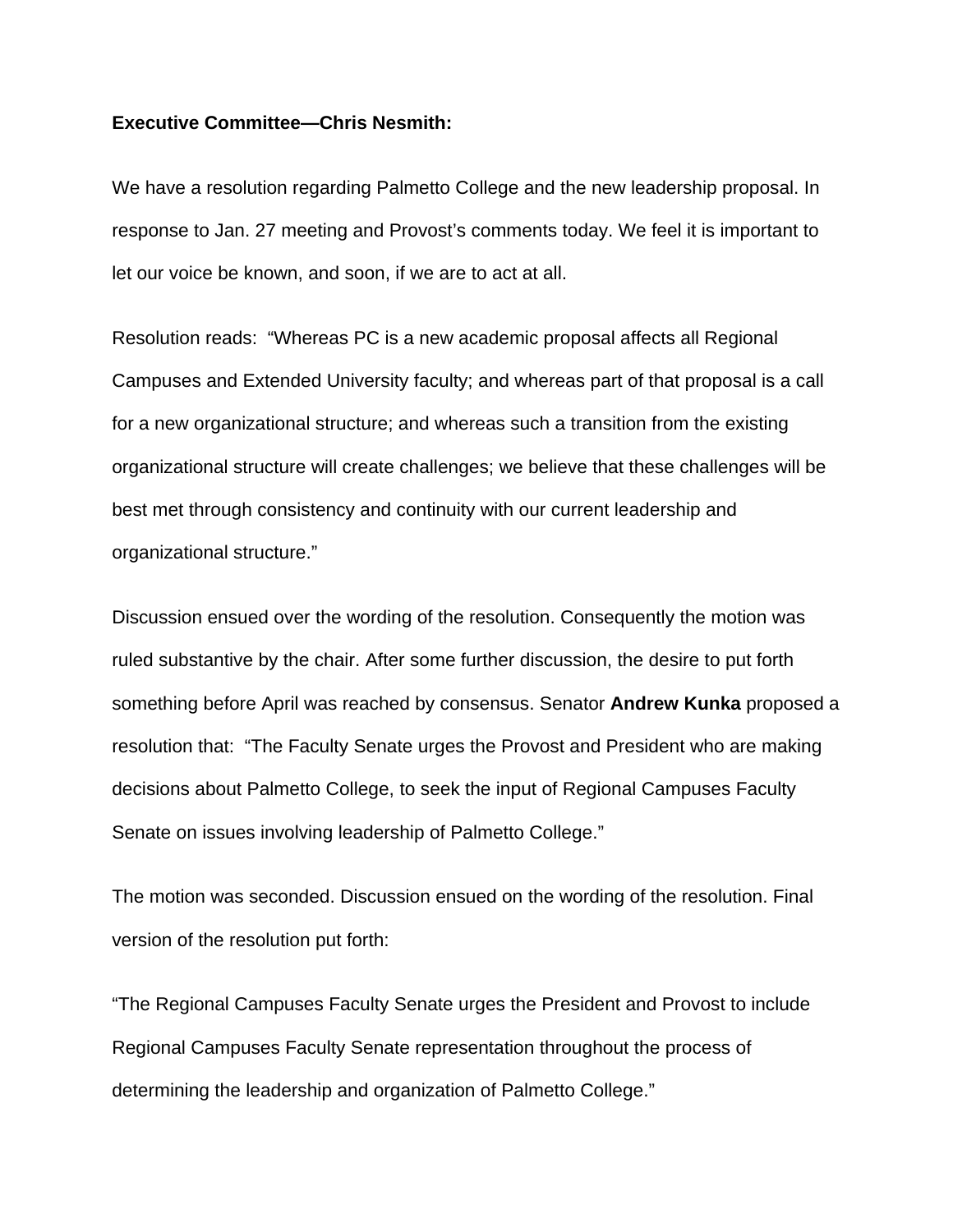Motion passed.

## **Announcements:**

**Dr. Leandro Junes:** The Carolina Math Seminar is a joint effort of 5 colleges. In these two and a half years we have organized 11 meetings around South Carolina. Undergraduate research is an integral part of our seminar. Our undergraduate research students have submitted solutions to ten proposed problems in the journal Fibonacci Quarterly. This is a great accomplishment, since the solutions of our students compete with professional mathematicians. We are very proud of them. This is why we want to share this good news with you. In addition, one of our students is currently working on two papers in collaboration with Dr. Florez and Dr. Junes.

Meeting was adjourned.

/cln

**Appendix:**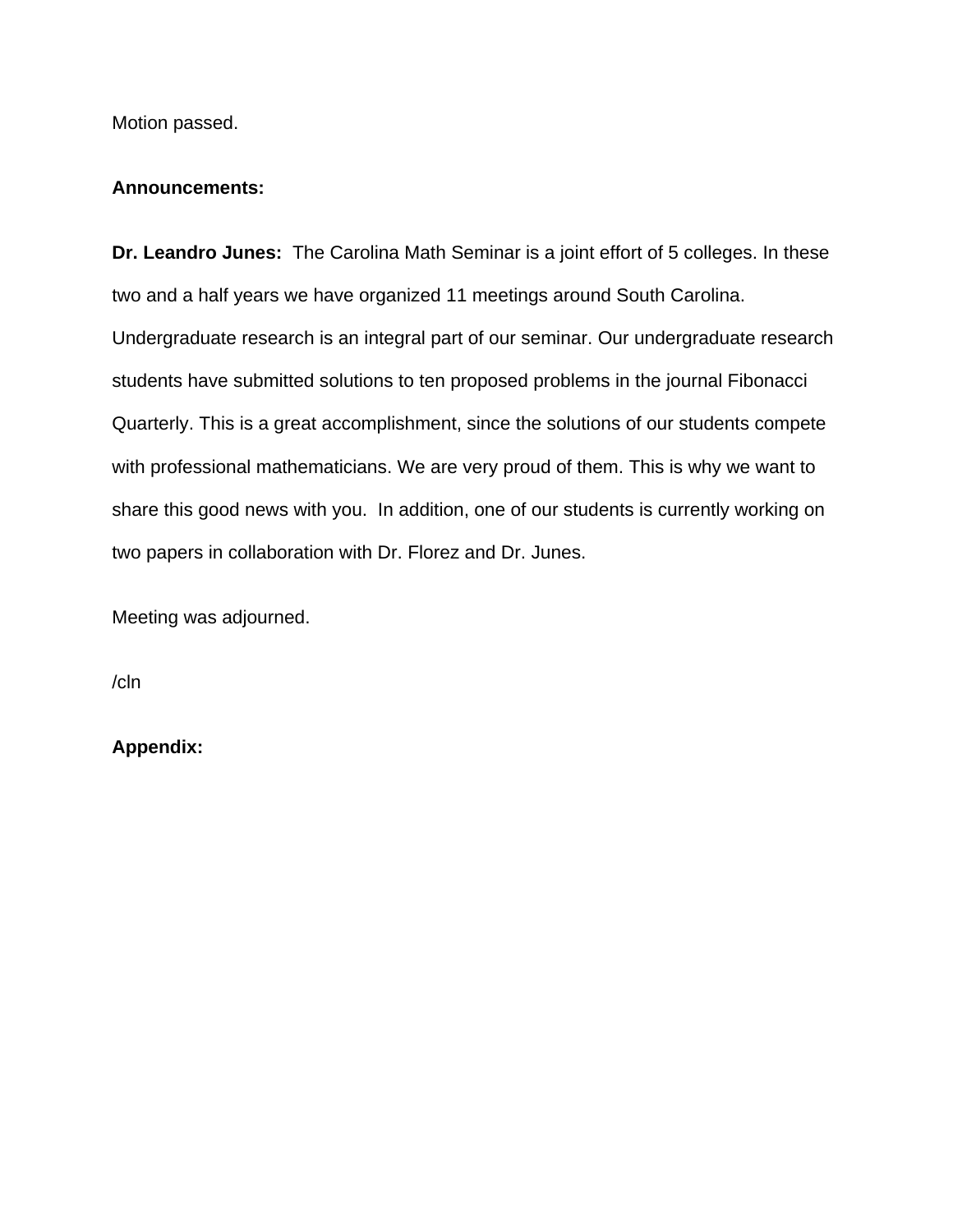#### **Tenure and Promotion Process**

In all tenure and promotion and grievance procedures, where a deadline for taking some action falls on a<br>weekend or a University holiday, the deadline shall be the next business day following the weekend or<br>holiday.

| Date  | <b>Candidate Deadline</b>                                                                                                                                                                                                                      | <b>Administrative Deadline</b>                                                                                                                                                                                         |
|-------|------------------------------------------------------------------------------------------------------------------------------------------------------------------------------------------------------------------------------------------------|------------------------------------------------------------------------------------------------------------------------------------------------------------------------------------------------------------------------|
| 4/1   |                                                                                                                                                                                                                                                | Dean notifies eligble candidates to file<br>intent to apply for T&P.                                                                                                                                                   |
| 5/1   | Candidate must respond to intent to apply<br>for T&P notice.                                                                                                                                                                                   |                                                                                                                                                                                                                        |
| 4/15  |                                                                                                                                                                                                                                                | <b>Campus Faculty Organization submits</b><br>updated campus description.                                                                                                                                              |
| 6/1   | Candidate and supervisor finalize list of<br>potential external reviewers.                                                                                                                                                                     | Supervisor begins to contact external<br>reviewers to determine willingness to<br>participate.                                                                                                                         |
| 6/1   |                                                                                                                                                                                                                                                | Campus-designated compiler provides a<br>cumulative report of the candidate's<br>teaching evaluation numerical data to the<br>candidate and campus administration.                                                     |
| 6/15  |                                                                                                                                                                                                                                                | Supervisor forwards final list of external<br>reviewers to Vice Provost. All further<br>contact from Vice Provost's office only.                                                                                       |
| 7/1   | Candidate forwards tenure and promotion<br>file and primary supporting documentation<br>to Vice Provost. Includes RCTP 1-10.                                                                                                                   |                                                                                                                                                                                                                        |
| 7/15  |                                                                                                                                                                                                                                                | Vice Provost forwards file, documentation,<br>criteria, and campus description to external<br>reviewers.                                                                                                               |
| 8/30  |                                                                                                                                                                                                                                                | External reviewers to submit evaluations to<br>Vice Provost. If any reviews are not<br>received, Vice Provost may contact<br>additional reviewers from the original list<br>submitted by the candidate and supervisor. |
| 9/1   | Candidate provides Summary of Teaching<br>Evaluation writer with RCTP-5 and RCTP-7A,<br>cumulative report of candidate's teaching<br>evaluation numerical data, and any other<br>relevant evauation instruments (such as<br>peer evaluations). |                                                                                                                                                                                                                        |
| 10/15 |                                                                                                                                                                                                                                                | Deadline for backup external review letters<br>to be received by Vice Provost.                                                                                                                                         |